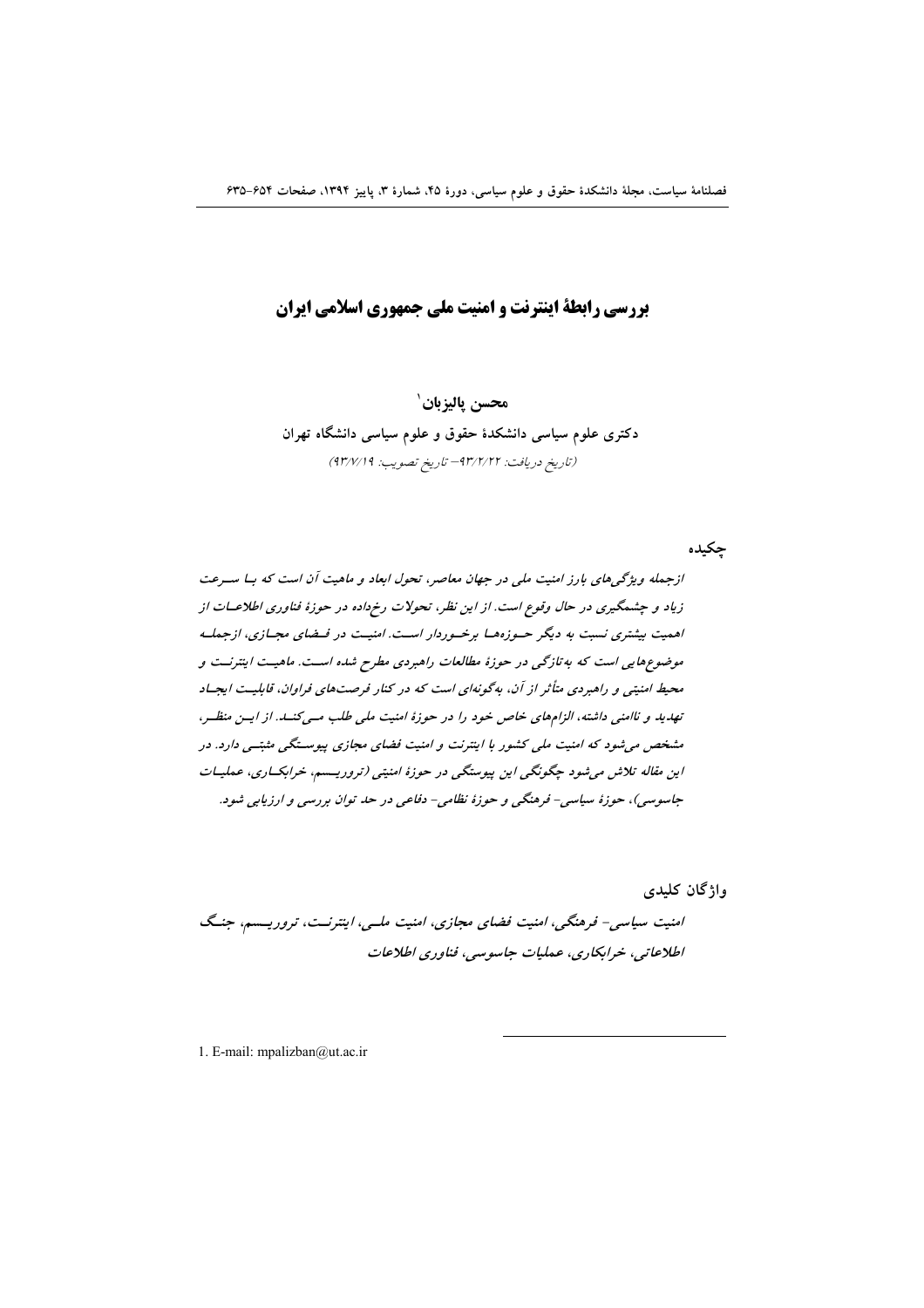در حال حاضر نفوذ سریع و فراگیر فناوری اطلاعات در ابعاد مختلف حیات انسان بـه بـاوری عمومی تبدیل شده است. فناوری اطلاعات در حال دگرگون کردن زندگی و حتی طـرز تفکـر مردم سراسر جهان است؛ دگرگونیهای بسیار بنیادینی در حال وقوع است کـه مـا را بـه عـصر جدیدی بهنام عصر اطلاعات پیوند می زند. همسو با این دگر گونی هـا، ملاحظـات و مطالعـات امنیت ملی و همین طور مدیریت امنیت ملی در فضای مجازی، موضوعیت مـی،یابـد و بــهنظـر می رسد بررسی چگونگی اثرگذاری فناوری اطلاعات، بـهخـصوص اینترنـت، بـر امنیـت ملـی جمهوري اسلامي ايران، البته بيشتر از جنبهٔ محدوديتها و تهديدها، حائز اهميت باشد. بــديهي است این پدیده، فرصتهایی را نیز برای امنیت ملی جمهوری اسلامی ایران بهوجـود مـی آورد که بررسی آن به فرصتی دیگر موکول می شود. اینترنت که در اواخر دههٔ ۱۹۶۰ توسط آژانـس یروژههای تحقیقاتی پیشرفته در وزارت دفاع ایالات متحدهٔ آمریکا ابداع شـد، شـبکهٔ رایانــهای سراسر جهان را به یکدیگر متصل می کند و به مجموعهای از استانداردها یا پروتک(هـا متکـی است که برای خدماتی مانند رایانامه، گروههای بحث، مکانهای گفتوگوی اینترنتی (چـت) و انتشار چندرسانهای بر روی شبکهٔ جهانی وب به زبانهای یکسان سخن میگوید.

اينترنت، تنهـا جنبـهٔ انقــلاب ارتباطـات نيــست؛ گــسترش ارتباطـات مــاهوارهاي، افــزايش شبکههای تلویزیونی، دسترسی به شبکههای کابلی در بسیاری از کـشورها از دیگـر جنبـههـای انقلاب ارتباطات است. این دگرگونی ها بر امـور بـینالملـل مـؤثر بـوده، بیـشتر تقویـتکننـدهٔ تأثیرهای اینترنتاند. اما اینترنت کیفیت خاصی داشته، با مسائل امنیت ملی بـهگونـهای خــاص ارتباط دارد:

١. اينترنت به انتشار اطلاعات كمك مي كند؛

اینترنت به انتشار اطلاعات گمراهکننده کمک می کند؛  $\mathbf{r}$ 

اینترنت به انتشار اطلاعات رمزگذاری شده کمک می کند؛  $\mathbf{r}$ 

۴. اینترنت فرصتهایی را برای خرابکاری سامانههای رایانـهای و دیگـر زیرسـاختهـا فراهم می کند.

۵. اینترنت وابستگی همگانیای به شبکهٔ یکپارچه بهوجود مـیآورد و ممکـن اسـت در تضعيف حاكميت ملي سهيم باشد (آلبرتس، ١٣٨٥: ١٤٩).

رشد اینترنت نگرانی های جدی در پی دارد؛ اما چون ایران و دنیا می توانند منافع عظیمی از دسترسي به يک شبکهٔ جهاني يوپا و مقاوم در بسياري از عرصهها (تجارت، فرهنگ، آمــوزش و...) بهدست آورند، باید شیوههای مواجهه با خطرهای آن را آموخت. بی شک، رسیدن بـه ایــن هدف مستلزم اقدامهای دشوار، زمانبر، یرهزینه، پیچیده و مستمر است. این فناوری بـا وجـود

مقدمه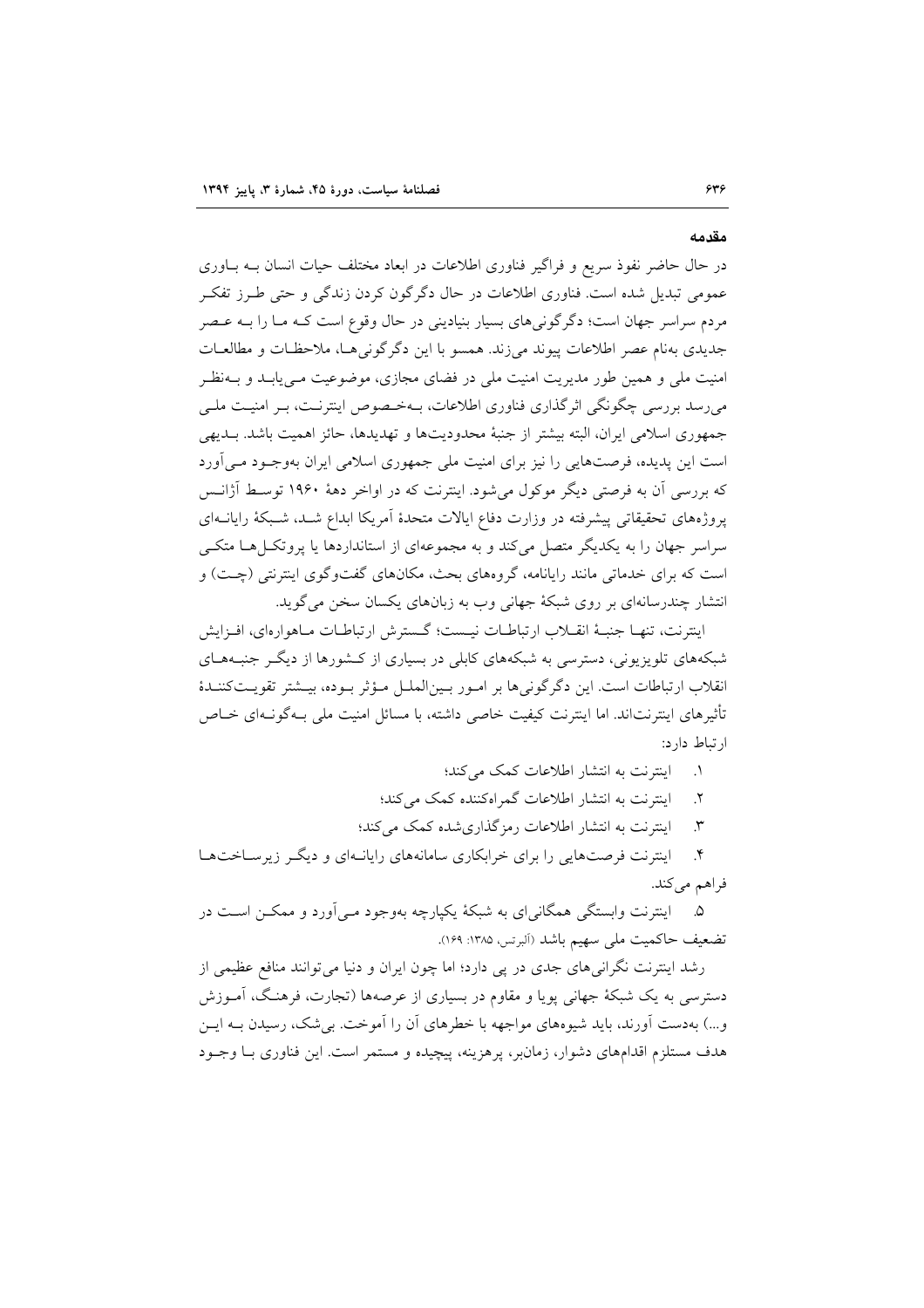قابلیتهای فراوان و منحصربهفردی که در قالب دنیای جدیدی بهنـام فـضای مجـازی عرضـه کرده است، بهدلیل آسیبپذیری فراوانی که در برابر انواع سوءاستفادههای منحرفانه و مجرمانــه دارد، دغدغههای جدی را نیز برانگیخته است و بـهسـادگی نمـیتوان در برابـر فرصـتهـای بی شمارش، از تهدیدهای آن چشم پوشی کرد.

در این مقاله تلاش می شود شناختی کلی از مؤلفههـای امنیـت ملـی در فـضای مجـازی و محیط راهبردی و امنیتی در حال ظهور بهدست داده شود و در پی اَن، چگونگی تأثیر اینترنـت بر امنیت ملی جمهوری اسلامی ایران در حوزههای نظامی، امنیتی، سیاسی و فرهنگ, بـهطـور کلی بررسی شود. درنهایت و در حد بضاعت تلاش می شود برخی راهبردهای مدیریت امنیت ملي جمهوري اسلامي ايران در فضاي مجازي معرفي شود. بنـابراين، هــدف ايــن مقالــه يــافتن پاسخهای مقدماتی به این پرسش هاست:

– اینترنت و فضای مجازی چگونه محیط راهبردی و امنیتی و مفهوم امنیـت ملـی را تغییــر مے ردھد؟

– اینترنت چگونه برای امنیت ملی جمهوری اسلامی ایران تهدیدزا می شود؟ - جمهوری اسلامی ایران چه اقدامهایی در رابطه بـا اینترنـت بایـد انجـام دهـد تـا بتوانـد بهخوبی به مدیریت امنیت ملی بیر دازد؟

#### چارچوب نظری

در حوزهٔ فناوری اطلاعات و امنیت ملی، بهطور معمول سه دسته پـژوهش۵حای نظـری انجـام گرفته كه عبـارت اسـت از: ١. نظريــههـا و پــژوهشهـاي عمـومي دربـارهٔ جامعـهٔ اطلاعـاتي؛ ۲. يژوهش هاي خاص عمليات نظامي و امنيت سايبر؛ ۳. مطالعات امنيتي. اين گونه يژوهش هـا، بیشتر تکبعدی بوده، تأثیر فناوری اطلاعـات بـهخـصوص اینترنـت را بـر امنیـت ملـی شــامل نمي شود؛ بنابراين بهتـر اسـت بـه قابليـتهـاي نظريـههـاي اصـلي روابـط بـينالمللـي، يعنـي واقع گرایی ْ، لیبرالیسم ْ و سازەانگاری ْ در تبیین و تفسیر امنیت ملی در فــضای مجــازی توجــه شود تا اين نقص در پژوهش ها برطرف شود.

پارادایم واقع گرایبی، دیـدگاهی سـنتگرایانـه بـهدسـت مـیدهـد و مطالعـات راهبـردی دولت محور و نظامی گرایانه را اعمال میکند. براساس این دیدگاه، با وجود وقوع انقـلابهـای مذهبی و قومی، تروریسم، جرایم سازمانیافته و گرم شدن زمین، دیگر نیازی به توسـعهٔ دامنـهٔ مفهوم امنیت نیست. پارادایم لیبرال، در نقطهٔ مقابل پارادایم واقع گرایی قـرار مـی گیـرد؛ در ایــن

- 1. Realism
- 2. Liberalism
- 3. Constructivism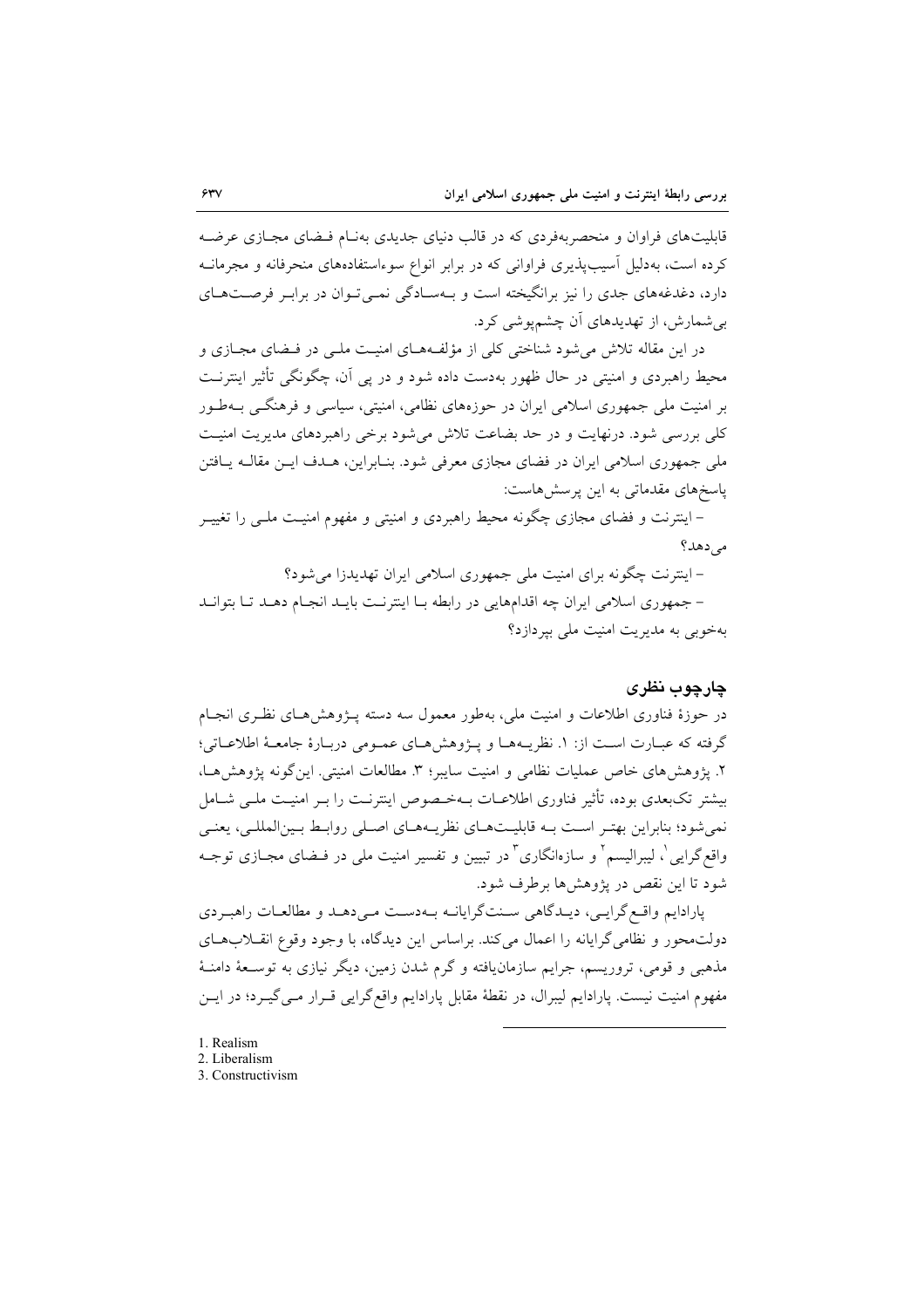یارادایم، بر کثرت بازیگران بین(لملل، اهمیت عوامل سیاسی داخلی در تعیین رفتار بسین(لمللبی دولتها و جایگاه نهادهای بین|لمللی در تعیین قواعد رفتار بـازیگران دولتـی تأکیـد مـی شـود. به تاز گے ، کو هن ٰ و نای ٗ بر ۔تأثیر فناوری اطلاعات بر امنیت هم اشاره کردهاند؛ اما آنها بیشتر ب آسیب پذیری های اقتصادی تأکید داشتهاند. نای بهطور مستقیم به تهدیـدات فنـاوری اطلاعـات اشاره نکرده است؛ اما مفهوم قدرت نرم ٌ که او بــه اَن اعتقــاد دارد، بــرای ایــن منظــور مناســب است.

در پارادایم سازهانگاری، بر تفسیر چگونگی ایجاد واقعیت تأکید شــده، بــه ایــن ترتیــب، از واقع گرايي و ليبراليسم فاصله گرفته مي شود. در اين پارادايم، واقعيتهاي اجتماعي (هويتها و منفعتها) ساختهٔ دست اجتماع است و بنابراین پویا بوده، در معرض تولیـد و بازتولیـد مـداوم است. از این روی، سازهانگاری برخلاف واقع گرایی و لیبرالیسم، در پـی تعمـیمهـای مـشروط است و نه کلی. سازهگرایی به طرح مفهـوم پویـاتری از امنیـت و تحلیـل هـای اساسـی تـری از سیاست امنیتی کمک کرده است؛ زیرا یک موضع کلی دربارهٔ امنیت بهدست داده نمی شود، بلکه بر زمینهدار بودن آن تأکید می شود. سازهانگاران دربارهٔ امنیت در فضای مجازی، بر تهدیــد انواع مرزها بهویژه مرزهای هویتی از سوی جنگ اطلاعاتی تأکید دارند. فضای مجازی بر نحوهٔ ادراک از جنگ و نحوهٔ انجام گرفتن آن تأثیر میگذارد. دنیـای مجـازی، مـرز میـان واقعیــت و خيال را از بين مي برد (Eriksson, 2006).

در این مقاله، با توجه به آنچه گفته شد، از رهیافتهای لیبرال و سازهانگارانــه بــرای تبیــین امنیت ملی در فضای مجازی بهرمبرداری می شود؛ ضمن اینکه بـر تعمـیمهـای مـشروط و هـم تکمیلی های نظری و تساهل تأکید می شود.

### توصيف محيط امنيتي در فضاي مجازي

برای اینکه بتوانیم درک درستی از وضعیت اَیندهٔ امنیت ملی داشـته باشـیم، لازم اسـت ماهیـت فضای مجازی و محیط امنیتی و راهبردی مترتب بر آن را بهتر بشناسیم. در این فـضا، سـرعت اطلاعاتی که ممکن است منتقل، کنترل و تفسیر شود، بـهگونـهٔ چـشمگیری افـزایش مـیuابـد؛ همچنین گردش اطلاعات را در درون، بیرون و بین سازمانها و دیگر بازیگران ملبی و فراملبی افزايش مي دهد. ظرفيت انتقال اطلاعات نيز بهگونهٔ چشمگيري فزوني مي يابد. به ايـن ترتيـب، توانایی انتقال و تفسیر مقادیر بیشتر اطلاعات سبب می شود تصمیم گیرندگان تصویر مطلوبی از

1. Keohane 2. Nye 3. Soft Power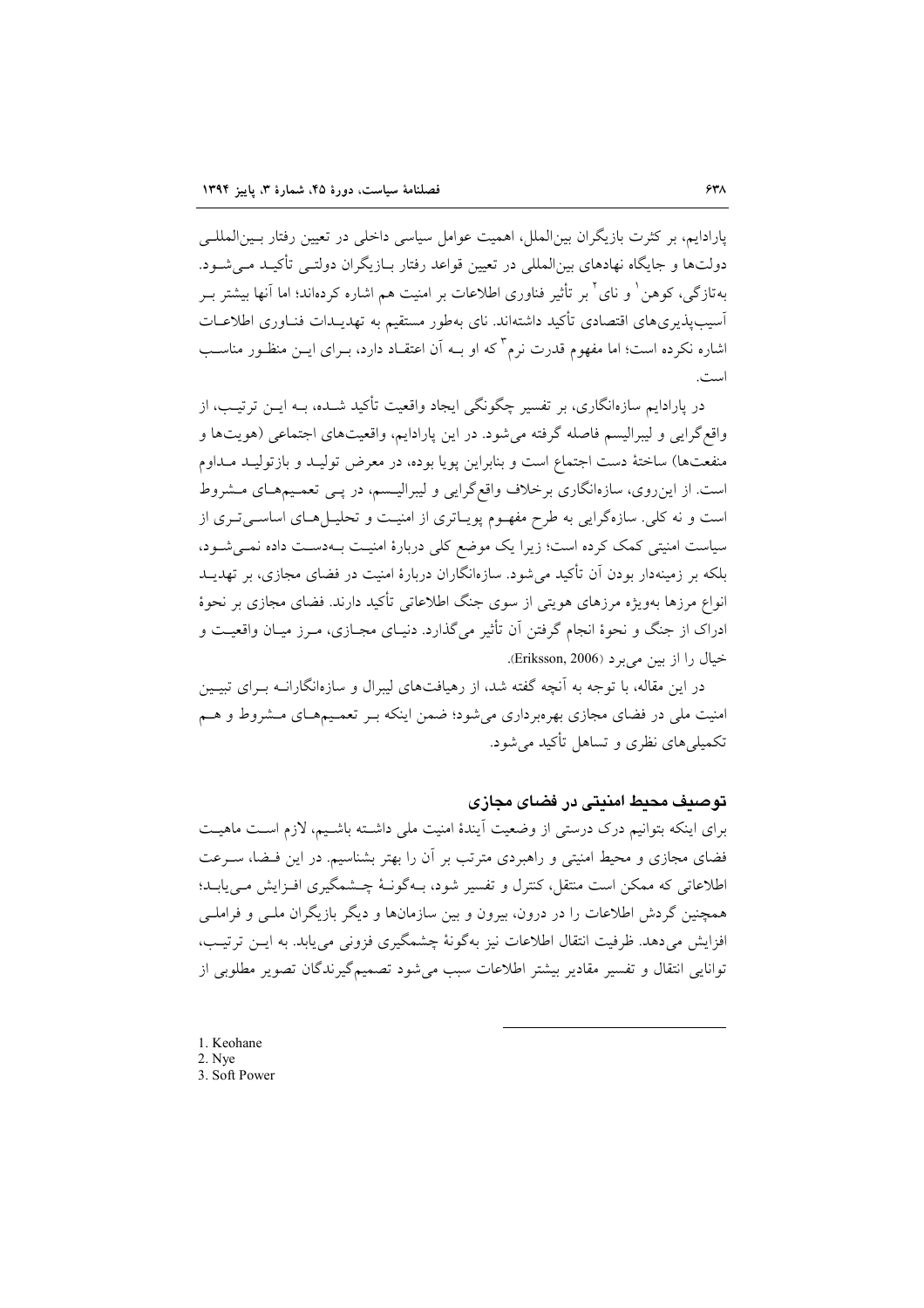جهان، خود و دیگران بهدست آورند تا براساس آن تصمیمگیری کنند. فناوری عصر اطلاعـات، انعطاف پذیری گردش اطلاعات را افزایش خواهـد داد و بـازیگران مـی تواننـد بـهسـراغ منـابع گوناگون اطلاعات بروند و اطلاعات مورد نیاز خویش را تأمین کنند.

فناوری اطلاعات بهدلیل ارزانی و دسترس پذیری، توانمندی شایان توجهی بـرای فقیر تـرین کشورها و بازیگران منطقهای و جهانی فراهم میکند که ممکن است برای بهچـالش کـشیدن و تهدید دیگران استفاده شود. در عصر اطلاعات، افزون بر دولـتهـا، شـرکتهـای چنــدملیتـی، سازمانهای غیردولتی، گروههای جنایی و تروریستها و حتی افـراد ممکـن اسـت بـه جنـگ اطلاعاتی و تخریبی اقدام کنند. فناوری اطلاعیات، توانیایی بیازیگران را در زمینیه فرمانیدهی، کنترل و برقراری ارتباط با نیروهای تحت امر خویش افزایش میدهد؛ همین $\det$ ور به جمعآوری اطلاعات دقیق دربارهٔ اهداف، توانمندیها و عملکردهای دشمنان بالقوه و بالفعل کمک می کند. از نظر داخلی، فناوری اطلاعات در ایجاد توانمندیهای دفاعی، اقتصادی و سیاسی به دولتها كمك مى كند.

در محیط امنیتی جدید، افزایش سرعت، توانمندی و انعطاف پذیری گردش اطلاعات سـبب کنترل دشوار دولتها بر ورود و خروج اطلاعات میشود. برخی از دولتها سعی می کننـد دسترسی آزاد به اطلاعات را کنترل کنند (سلطانینژاد: ۱۳۸۶)؛ ایـن کـشورها بـر گـردش اطلاعـات کنترل دارند، امـا زيـان اقتـصادي و اجتمـاعي ديگـري را ماننـد بــاقي مانــدن در سـطح پــايين توسعه یافتگی متحمل می شوند (اَلبرتس ١٣٨٥: ٥٣: افزایش تأثیر فضای مجـازی بــر فنــاوریهــای نظامی موجب شده است که دولتهای متوسط و حتبی گروههای شـبهنظـامی، بـه سـلاحهـایی دسترسی پیدا کنند که آنها را قادر می سازد در جنگی نامتقارن به مقابله با قدرتهـای پیــشرفتهٔ نظامی برخیزند. توانایی کشورهای فقیر برای آغاز جنگ علیه کـشورهای قــوی، ویژگــی عــصر اطلاعات است که هرچند برخی تحلیل گران نظامی به آن اشاره کردهاند، بهطور گسترده دربـارهٔ آن بحث نشده است (راجرز، ۱۳۸۴: ۲۴۰). اینترنت بهسرعت وارد محفـلهـای علمـی، دانــشگاهی، مؤسسههای تجاری و اقتصادی و جوامع در سطح جهانی شده است. اهمیت این دگرگـونی در تاریخ بشری بی سابقه است؛ از هماکنون می توان تأثیر ژرف آن را بر همهٔ جنبههای تمدن دید و این تغییرات ادامه دارد. یکے از زمینـههـایے کـه دسـتخوش دگرگـونی اساسـی شـده اسـت، جمع آوری و استفاده از اطلاعات است. قابلیت و خصوصیت منحصربهفرد اینترنت بـهگونــهای است که خلافکاران، تروریستها و بهویژه دستگاههای اطلاعاتی کـشورهای بـزرگ، از شـبکهٔ جهانی اینترنت برای مقاصد مختلف بهره میگیرند. ایــن بــازیگران ســازمانی و عــدهٔ زیــادی از افراد بهمثابهٔ دلالان اطلاعات<sup>י</sup> از اینترنت برای ارتکاب جرم جاسوســی بــهشــیوهٔ جدیــد، یعنــی

1. Information brokers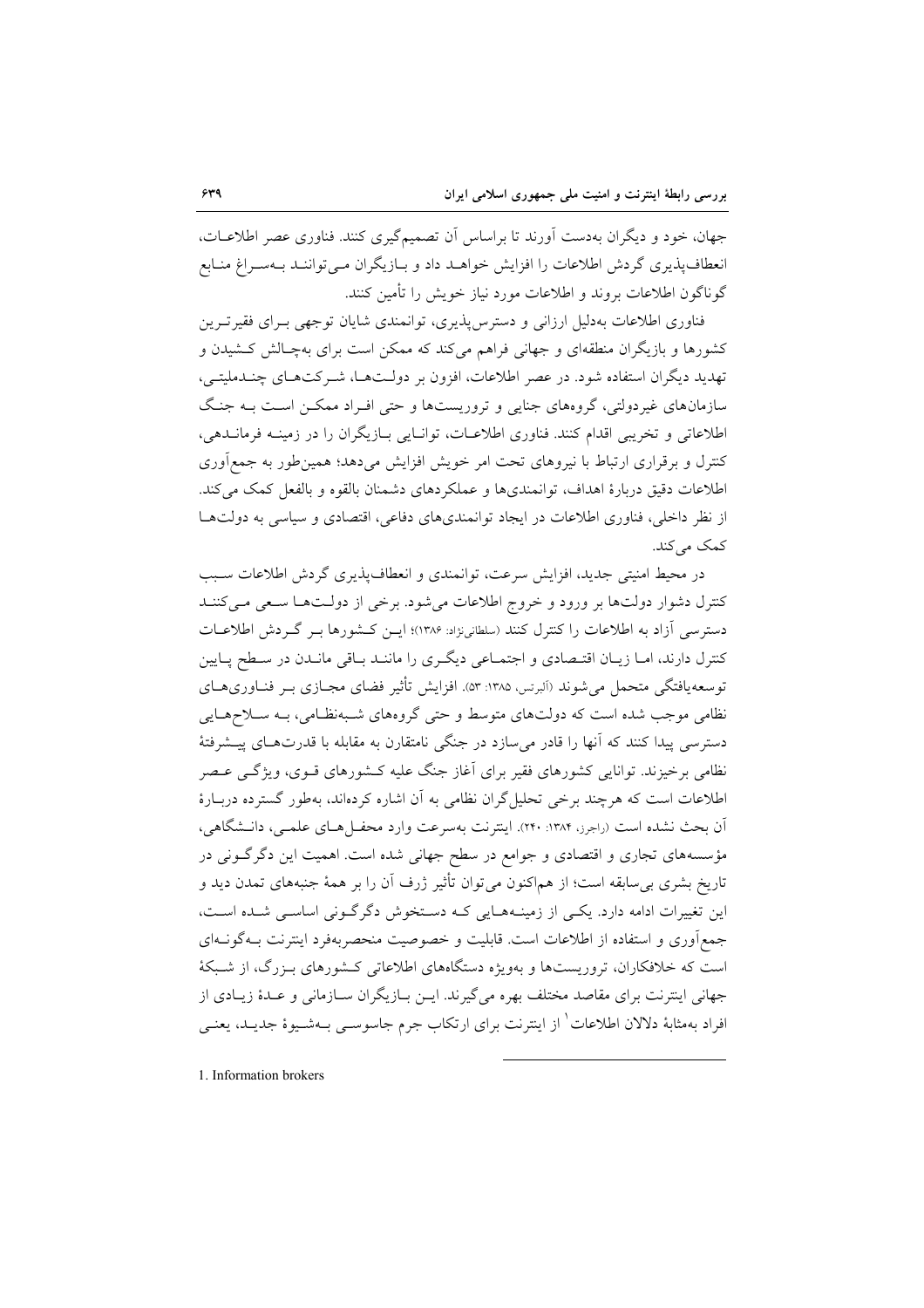جاسوسی از راه شبکههای رایانهای استفاده می کنند (بونی،۱۳۸۶: ۳۴). اینترنت چنان گسترده است که یک دولت واحد نمی تواند اّن را بهراحتی کنترل کند. اینترنت از راه ایجاد منطقـهٔ اقتـصادی جهانی یکپارچه و ضد حاکمیت کشورها و قانون پذیری، اقتدار و حاکمیت کشورهای مستقل را با مشکل روبهرو می کند. در جهان امروز، ارتباطات و تبادل اطلاعات ممکـن اسـت برتـری سیاسی، اقتصادی یا نظامی را بـهارمغــان آورد و بــرعکس، فقــدان آن ممکــن اســت نقــایص و مشكلاتي را ايجاد كند. قدرت نظامي كشورها تا حدود زيــادي تحـت تــأثير قــدرت اقتــصادي آنهاست؛ قدرت اقتصادی هم به قدرت شرکتها و مؤسسههای تجاری بستگی دارد که امروزه این قدرت، بیش از آنکه با تولید انبوه محصولات و کالاها اندازهگیری شود، با حجم دادههــا و قدرت ارتباطی آنها اندازهگیری می شود. امکان دسترسی بـه اطلاعـات، خطرهـای جدیـدی را برای نهادهای تجاری و دولتی بهوجود آورده؛ به ایـن ترتیـب موضـوعهـای امنیتـی جدیـد یـا بي سابقهاي ظهور پيدا كرده است.

نیروهای اجتماعی، یعنی گروههای شهروندی و سازمانهای غیردولتی (N.G.O) که در نقاط مختلف جهان گستردهاند و پیوسته بر حجم گستردگی آنها افزوده می شود، گرداننـدهٔ اطلاعــات شبکهای هستند که از راه اینترنت عمل میکند. در حال حاضر، شبکههای رایانهای گردآورنـده و توزیع کنندهٔ اصلی اخبار و اطلاعات و تدوین کننـدهٔ راهبردهـا در حرکـتهـا و جنـبشهـای مختلف و ترسیمکنندهٔ اهداف و راهبردها در میـان اعـضای جنـبش و سـازمانهـای غیردولتـی یر اکنده در نقاط مختلف هر کشوریاند.

بنابراین محیط امنیتی و راهبردی نو، پیچیدهتر از محیط امنیتی کنونی خواهد بود؛ بهطـوری که این فناوریها در عرصههای سیاسی، اقتصادی، نظامی، اجتماعی، فرهنگــی و ارزشـــی نمــود پیدا خواهد کرد. در این شرایط، کـشورهایی کـه خـود را بـا دگرگـونی۵ا سـازگار کننـد و از دگر گونی ها آگاه باشند، پیشرفت خواهند کرد؛ اما کشوری که این گونه رفتار نکند، مجبور است به این وضعیت نو تن دردهد و درنتیجه، قدرت انتخاب و اثر گذاری خود را از دست می دهـد. به این ترتیب، لازم است برنامهریزان و استراتژیستهای امنیت ملی، حتی در شرایط عدم درک کامل از محیط امنیتی و راهب دی نوظهـور، راهبردهـا و راهکارهـای تـأمین امنیـت در فــضای مجازی را تدوین و تبیین کنند.

#### مفهوم امنیت ملی در فضای مجازی

در نظر همهٔ بازیگران ملی در نظام بین(لملل، امنیت ملی واقعیتی کلیدی و شاید حتی نخستین علت وجودی و مهمترین هدف نهایی آنها باشد. امنیت ملی، مفهوم سیال و شـناوری دارد؛ امـا ارزیابی عملکرد هر حکومت، دیدگاهش دربارهٔ امنیت ملی را مشخص می کند.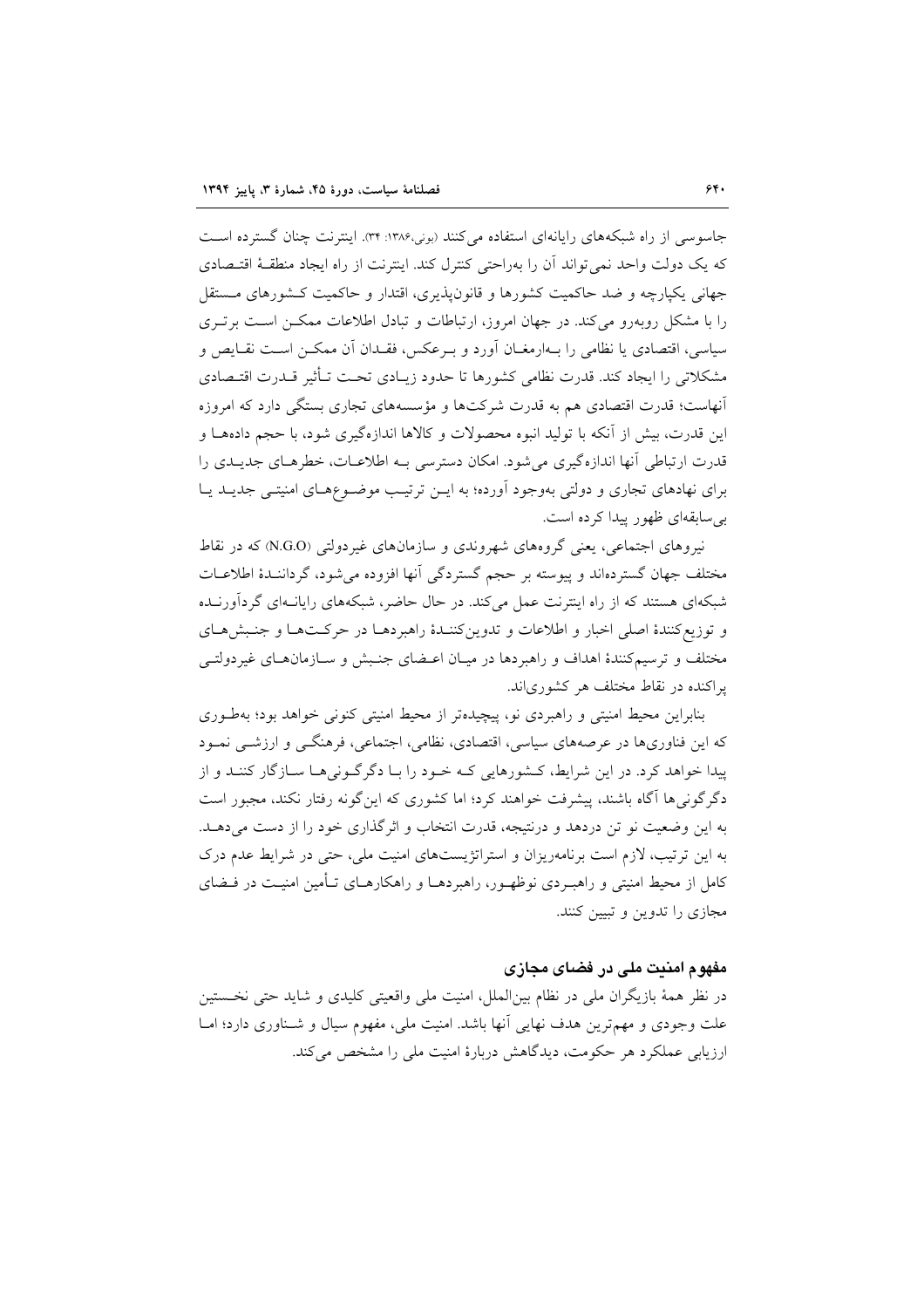استقرار امنیت ملی بهمنظور دستیابی به چهار هدف صورت می گیرد:

۱. برقراری امنیت و حفاظت از شهروندان و دولت در مقابل حملههـای فیزیکـی ناشـی از منابع خارجي؛

۲. ایجاد رونق اقتصادی و تأمین رفاه برای شهروندان؛

۳. حفظ اموال و ارزشهای حاکم بر جامعه؛

۴. بهبود هنجارها، سنتها و روش های متداول زندگی و حفظ آنها.

ثروت، جغرافیا، نیروی نظامی، زیرساختهـای حمـلونقـل، نظـامهـای ائـتلاف و اتحـاد، توانمندیهای صنعتی و سطوح تعلیم و تربیت از مهمترین عناصر محسوس، عینـی و قابـل اندازهگیری برای دستیابی به اهداف ملی دولتهاست. راهبرد ملـی، توانمنـدیهـای سـازمانی، دانش علمي و فني، اصول و ارزش۵اي حاكم بر جامعه، تـوان رهبـري و اراده و روحيـهٔ ملـي ازجمله عوامل نامحسوس و ذهنی، از دیگر عواملی است کـه انــدازهگیــری آنهــا دشــوار اســت (آلبرتس، ۱۳۸۵: ۲۰). با ورود به عصر اطلاعات، اهمیت عناصر نامحسوس و ذهنی قدرت، هماننـد دانش، نسبت به عوامل محسوس و سنتی قدرت بهطور چشمگیری رو بـه افـزایش اسـت. هـر نوع امنیتی نسبی است. امنیت بیش از آنکه واقعیتی بیرونی باشد، ماهیتی ذهنی و گفتمانی دارد. مفهوم امنیت، تنها در رابطهٔ همنشینی یا جانشینی با مفهومهای دیگری همچون قـدرت، منـافع، اهداف، مصالح، تهدیدها و … که همگی مفهومهای مبهم و سیالی اند، مصداق یـا مـصداقهـای خود را می یابد (تاجیک، ۱۳۸۱: ۹). افزون بر مشکل مفهومی، در شرایط کنونی، نخبگان تصمیمساز در وضعیتی متناقض و چندلایه و در محیطی بـدیع، مفهـومی و پیچیـدهٔ نظـری و عملـی قـرار گرفتهاند. در حالی که می خواهیم تهدیدهای امنیتی خود را در دنیایی واقعی جستوجو کنیم، متغیرهای جدید از سویی دیگر، دست اندرکار معماری دنیایی مجازی شدهاند.

هر پدیدهٔ امنیتی با تهدیدها و فرصتهایی قرین بوده، پیچیده و چندچهره است و نمی توان برای آن هویتی شفاف ترسیم کرد و به نتیجه و پیامد مشخص و معینی امید داشت. در رویکرد و تعریفی عملیاتی، نمی توان بدون اشارهٔ صریح یا ضمنی به انگـارهٔ تهدیــد، امنیــت را تعریــف كرد (آزر، ١٣٧٩: ٣٢٢). با اينكه ماهيت پيچيدهٔ امنيت اجازهٔ پيشنهاد و تعريف پذيرفتهشدهٔ عمـومى و قابل اجماع را در این عرصه نمی دهد، به تعبیر بوزان تلاش برای روشن کردن اهداف سیاست امنیتی ایجاب میکند که تعریفی از مفهوم امنیت بهدست دهیم:

«امنیت ملی در بعد عینی، فقدان تهدیدات نسبت به ارزشها، منافع و اهـداف و در جهـت ذهني، فقدان ترس از اينكه اين بنيانهاي ملي (ارزشها، منافع و اهداف) مورد هجوم (فيزيكي و غيرفيزيكي) واقع بشوند را مورد سنجش قرار مي دهد» (تاجيک، ١٣٨١: ٢٧).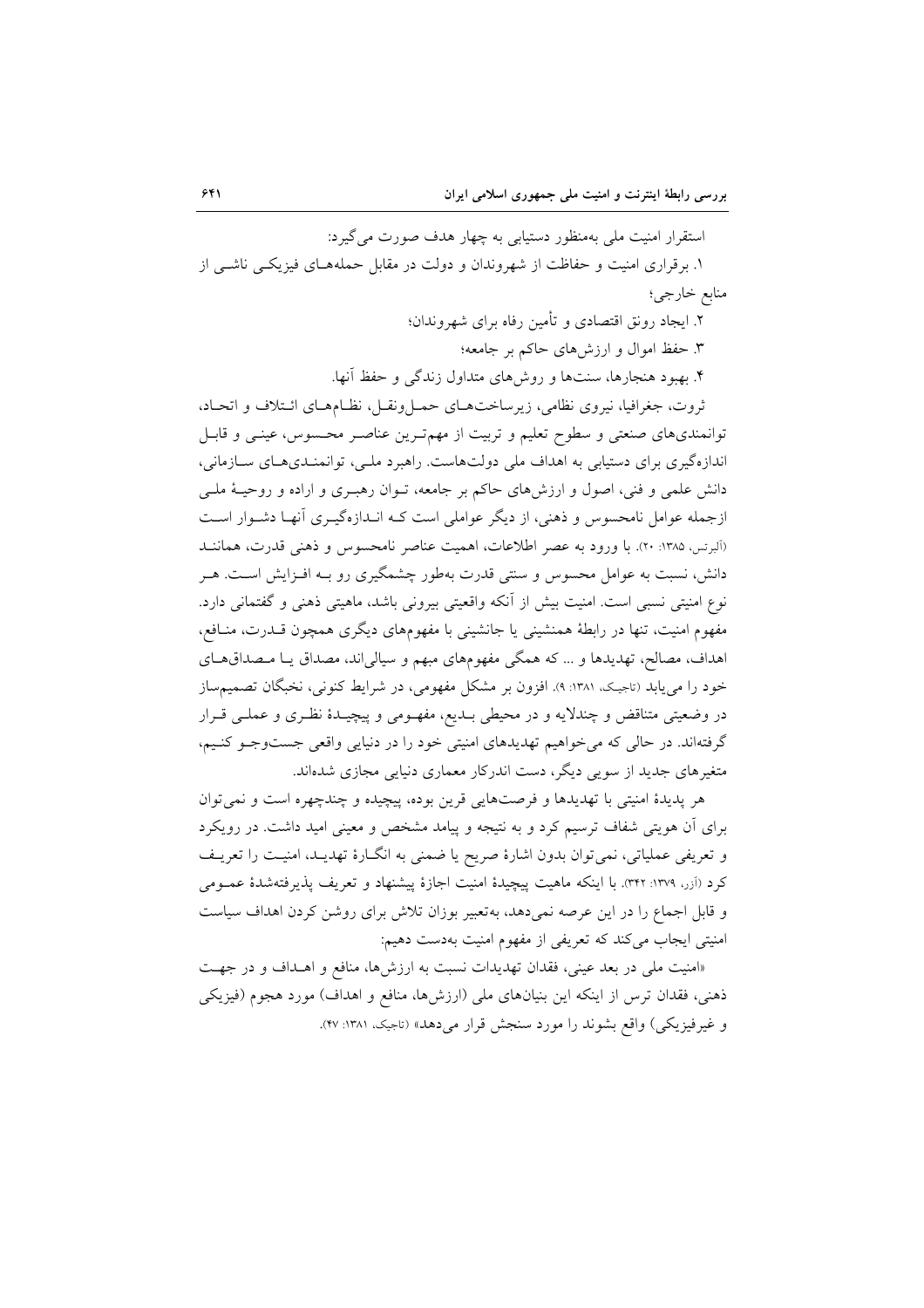ازجمله تهدیدهای امنیتی که ممکن است اینترنت در آنها تأثیر بسزایی داشته باشد، می توان به محورهای زیر اشاره کرد: – اقدامهای مخل امنیت و برانداز گروههای مسلح و غیرمسلح؛ - گسترش نابسامانی های اجتماعی ازقبیل مواد مخـدر، فـساد اخلاقـی، جـرایم اجتمـاعی، سرقت و …؛

– شکاف بین اقلیتهای قومی، مذهبی و زبانی با نظام و افزایش گرایش های تجزیـهطلبانـهٔ قومی (تاجیک، ۱۳۸۱: ۴۷-۱۹۳)؛

– اقدامهای تروریستی، خرابکاری و هکتیویسم؛

–آمادهسازی افکار عمومی جهان علیه جمهوری اسلامی ایران در زمینهٔ پرونـدهٔ هـستهای و تشديد اقدامها وتحريمها عليه ايران؛

– اقدام سرويس هاي اطلاعاتي بيگانه به عمليات جاسوسي اينترنتي عليه جمهوري اسـلامي اير ان.

بنابراین، در عصر اطلاعات موضوعها و مسئلههای متنـوعتـری نـسبت بـه گذشـته مـسائل امنیت ملی تلقی میشود. در ایــن عــصر، گــردش آزاد اطلاعــات در سراســر جهــان کــه از راه اینترنت صورت میگیرد، موضوع امنیت اطلاعات را تا سطح مسائل امنیت ملی بـالا مـیبـرد و درنتيجه، تعريف امنيت ملي بسط و گسترش مي يابد.

### اینترنت و تهدیدهای فرهنگی-سیاسی

امروزه با توجه به گستردگی اینترنت، بررسی نحوه و مقدار اثرگذاری آن بر امنیت فرهنگی و سیاسی کشور ضروری است. در حال حاضر، تبلیغـات سیاسـی شــدیدی در اینترنـت بـر ضــد جمهـوري اسـلامي ايـران انجـام مـي گيـرد. بـا مراجعــهٔ گــذرا بــه يـك صـفحهٔ وب ماننــد (www.gooya.com) می توان به نشانی اینترنتی دست کم چهل گروه ایرانسی مخـالف تـا برانــداز نظام و برخی سازمانهای فمینیستی، قوممدار، نشریههای ضد حکومت دینی و چندین انجمس تبليغات ديني غيراسلامي دسترسي يافت. مـي تـوان گفـت اينترنـت، ارزانتـرين، سـريع تـرين، جذابترین و شخصیترین امکان عملیات روانی را برای مخالفان سیاسی و اعتقادی جمهوری اسلامی ایران فراهم آورده است که در ادامه تلاش میشود برخی جنبههای آن تشریح شود.

اینترنت هم نیاز به سواد و مهارتی خاص دارد و هم الگوهای فرهنگی و رفتاری ویژهای را بهدنبال مي آورد؛ مهمترين مسائل اينترنت از لحاظ فرهنگي، عدم تطابق محتواي عرضهشـده بــا الگوهای فرهنگی و هنجارهای رفتاری جوامع مختلف است. فنـاوری اینترنـت بـرای بیــشترین سرعت و کمترین کنترل طراحی شده است؛ بنابراین اعمال کنتـرلهـای اخلاقـی در آن دشـوار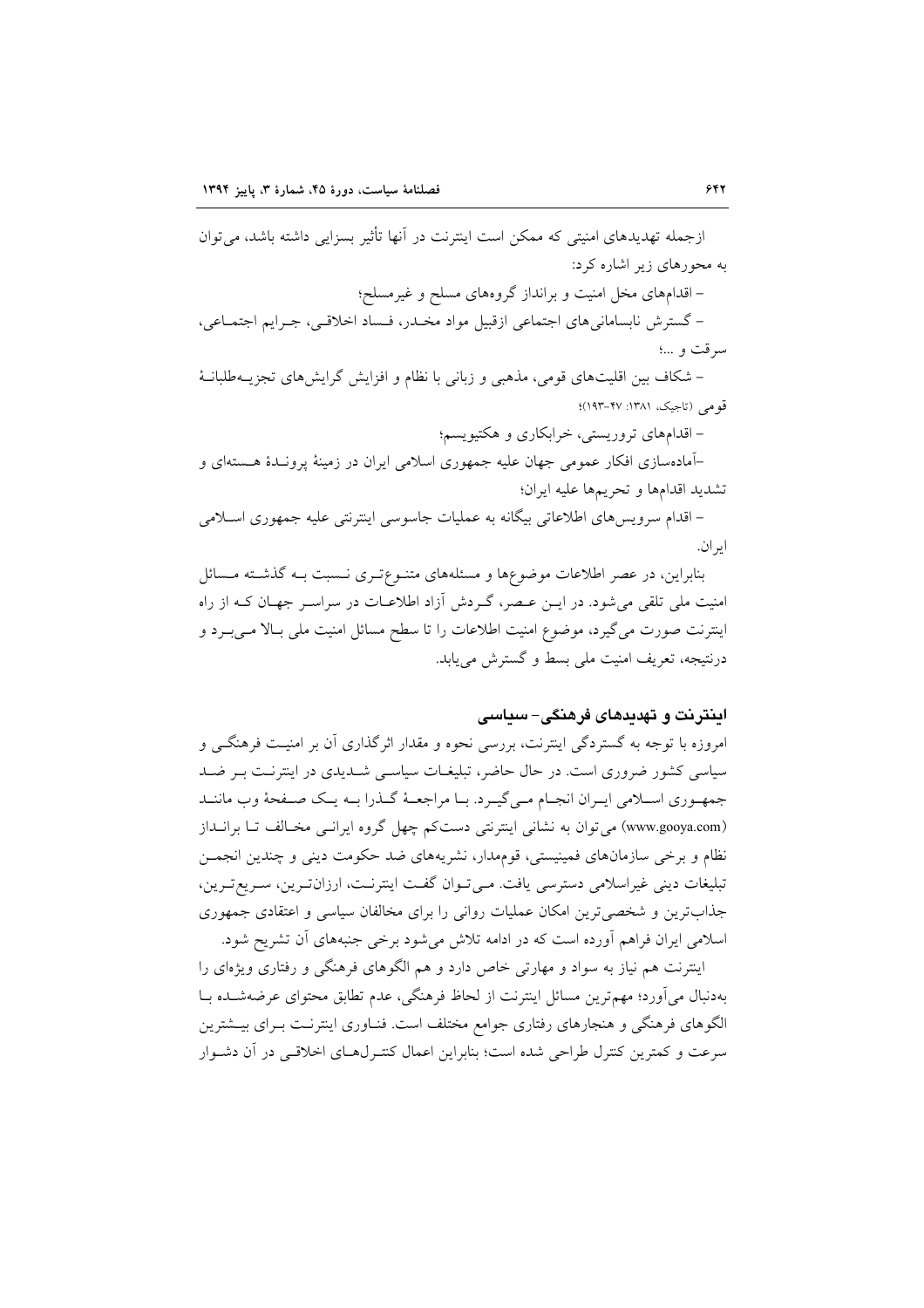است (أشنا، ١٣٨٢: ٢). ديگر مشكل فرهنگي اينترنت، غلبهٔ زبان انگليسي و فقـدان منـابع غنـي بــا زبانهای دیگر است؛ درنتیجه سلطهٔ زبان انگلیسی بر زبانهای دیگر بهوسـیلهٔ اینترنـت تقویـت می شود. بنا بر نظر عدهای از اندیشمندان، جریان بین المللی اطلاعات جریانی مرکز- پیرامـونی از شمال و غرب بهسوی جنوب و شرق است؛ از کشورهای توسعهیافته بهسوی کـشورهای در حال توسعه. این جریان یکسویه، عمودی، تحقیرگرا، منفی گرا و سلطهجویانه است (مولانـ) ۱۳۷۱:  $(8. - 88)$ 

پرسش مهم این است که ورود وسایل ارتباطی و دیجیتالی به جوامع در حـال توسـعه چـه تغییری ایجاد خواهد کرد؟ آیا سبب سست شدن بیشتر هویتها مے شود یا آنکـه بـه خلـق هویتهای نو یاری میرساند که بحران هویت را در این کشورها تخفیف دهد؟ بی شک، ایـن پرسش پاسخ قطعی و یکجانبهای ندارد. شرایط هر جامعه فرق می کند و نمی توان بـه صـدور احکام مطلق در این زمینه بسنده کرد. افزون بر آن، تدبیر مدیران جامعه، یوپایی فرهنگ عمومی و ساختار اقتصادی نیز در تعیین نوع پاسخ لازم دخالت دارد و شدت و ضعف این عوامل، هــر کدام اثرگذار است (معینی علمداری، ۱۳۸۴: ۱۱۷). پندارگرایی و گرفتار آمدن در چنبرهٔ امور مجازی و عدم توانایی در ایجاد ارتباط با واقعیت، بحرانزاست. این دوگانگی ذهن و عین در جهان سوم، آثار منفی سیاسی و فرهنگی بههمراه میآورد. در این میان، اینترنت جایگاه و عملکرد حساسی دارد؛ بهطوری که تضعیف خطوط قدیمی هویتها بهوسیله اینترنت، در تشدید بحـران در ایـن جوامع مؤثر است.

اینترنت ماننـد دیگـر فنـاوريهـاي جديـد در جوامـع در حـال توسـعه بـهصـورت كـاملاً تعریفشده بهکار گرفته نمیشود و این جوامع از نظر به رمبرداری از اینترنت، در موقعیت حاشیهای قرار دارند. در این جوامع، جذب فناوریهای جدید، ازجمله اینترنت، بهنحوی کـاملاً پراکنده و برنامهریزی نشده صورت می گیرد. در بسیاری از کشورهای در حال توسـعه، اینترنـت سوء کارکرد دارد و بهشکل حاشیهای و وسیلهای بـرای سـرگرمی اسـت و آنگونـه کـه بایـد، بهعنوان وسيلة اطلاعاتي استفاده نمي شود. درنتيجه، با وجـود رشـد كمّـي شـايان توجـه عـدهٔ کاربران اینترنتی، تحول ساختاری در این زمینه مشاهده نمیشود. بـسیاری از صـاحب نظـران، فقدان راهبرد و جهتگیــری روشــن، واقــع بینانــه و منطبــق بــا رویکردهــای علمــی را یکــی از مشکلات اصلی جمهوری اسلامی ایران، در مواجهــه بــا اینترنــت مــی۵داننــد. در ســالیان اخیــر، همزمان با ایجاد خلل در انتشار و اشاعهٔ ارزشها، قشرهای مختلف جامعه بهخصوص جوانان، گروههای هدفی هستند که در معرض پیامها و ارزشهایی قرار گرفتهانـد کـه بیگانگــان منتــشر میکنند و اینترنت این فرایند را تسهیل و تـسریع کـرده اسـت. جامعـهٔ جـوان مـا در مقـاطعی احساس فقدان ارزش کرده و از این روی، تـلاش کـرده اسـت ایـن نقـصان را بـا وامگیـری از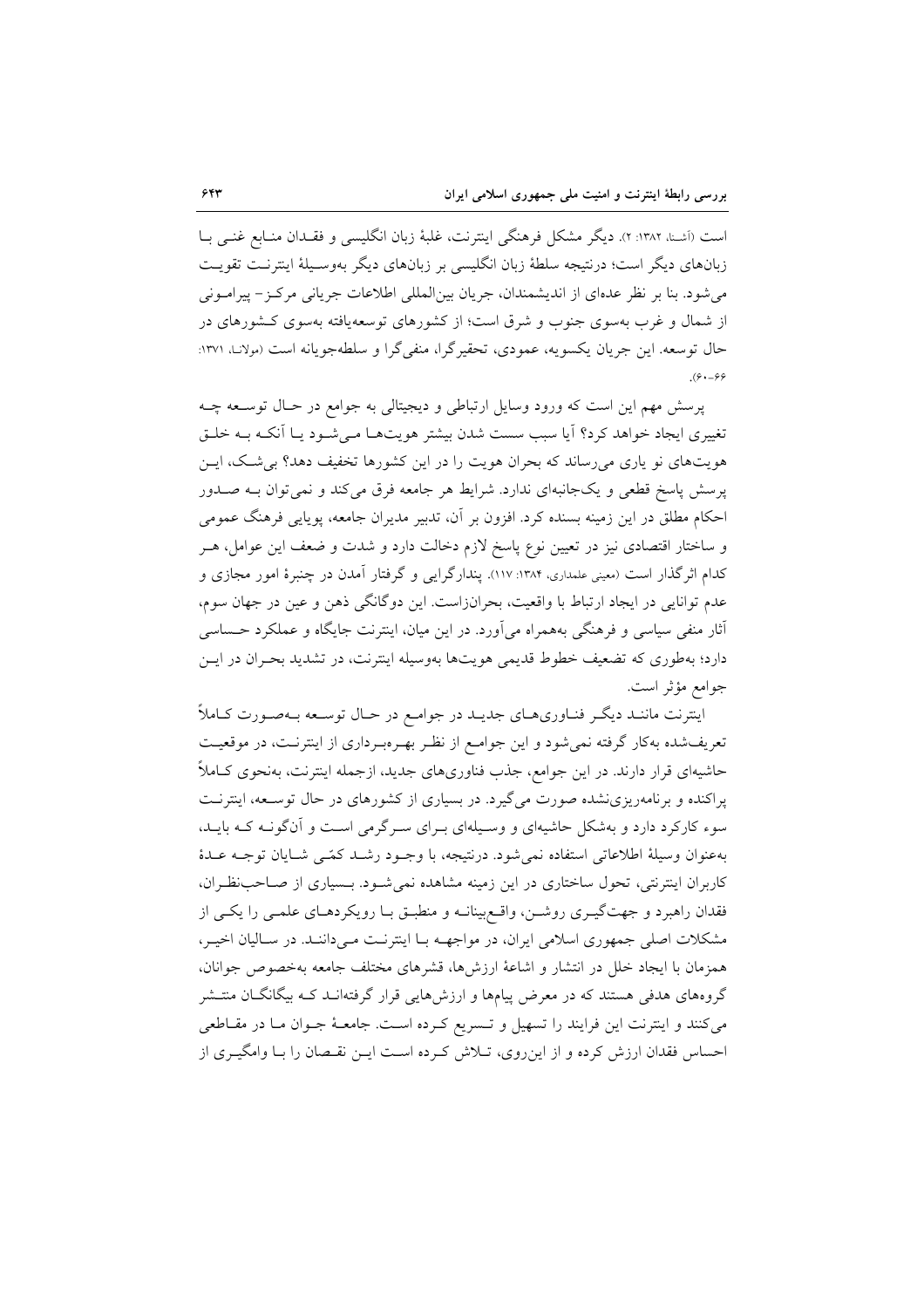دیگران و با ابزاری مانند اینترنت مرتفع کند (تاجیک ۱۳۸۱: ۱۶۰). رواج اینترنت در جوامع در حال توسعه، وضعیتی را پدید آورده است که از آن با نام سوپرمارکت فرهنگی یاد می شود. بهعبارت دیگر، وسایل ارتباط دیجیتالی در جهان سوم با سوپرمارکت قابل مقایسه است؛ همـان(طور کـه شخص در سوپرمارکت، چرخ دستی خود را مملو از انواع کالاها میکند، شـبکههـای اینترنتـی بستههای مختلفی شامل انواع ارزشها و گرایشهای فرهنگی را به مـشتریان عرضـه مـیکننـد (معینی علمداری، ۱۳۸۴: ۱۱۸).

تارنمای خدمت در تاریخ ۹ دی ۱۳۸۶ گزارش میدهد همایشی با عنوان اینترنت در ایـران و زوایای مختلف آن در دانشگاه تل آویو در فلسطین اشغالی برگزار شده است. در این همایش، دربارهٔ جایگاه اینترنت در جامعهٔ امروز و نبرد اینترنتی بحث و تبادل نظر شـده اسـت. جایگـاه وبلاگنویسی در ایران و تأثیر اینترنت بر موسیقی رپ و بهوجود آمدن موسـیقی هـای دیگـر و گروههای تقلیدکننده از فرهنگ غرب در ایران از دیگر محورهای مورد علاقـهٔ صهیونیــستهــا دربارهٔ اینترنت در ایران بود!!!

گروههای ایوزیسیون با تکیهٔ روزافزون بر شبکههای رایانهای، از نظر بهرهگیـری از فنــاوری پیشرفته، مهارت روزافزونی پیدا کردهاند. از سوی دیگر، هکرها سیاسی تر شده و خود را درگیر مسائل اجتماعی و سیاسی کردهاند. به این نیروهای اجتماعی مرکب، بهطـور کلـی، شـبکههـای شـهروندی گفتـه مـی شـود (واری، ۱۳۸۴: ۲۸۷). اینترنـت در هماهنـگســازی راهبردهــای مبــارزهٔ شبکههای شهروندی تأثیر بسزایی دارد. تبادل اطلاعات راهبردی و سازماندهی و اطلاعرســانی، همواره یکی از مشخصات بارز تارنماهای شبکههای شهروندی بـوده اسـت. ایــن گــروهــا از اینترنت بهمثابهٔ ابزاری کارساز برای برنامهریزی و تحریک اعتراض مردمی بهرهبر داری می کنند.

درمجموع، باید گفت گرچه انقلاب اطلاعات و رسانههای نو تا حدودی به افزایش قــدرت کشورهای کوچک کمک مے کننـد، جـوزف نـای معتقـد اسـت تـأثیر آن بـر افـزایش قــدرت کشورهای بزرگ، بسیار بیشتر است؛ زیرا جمع|وری و تهیهٔ اطلاعـات جدیـد، اغلـب مـستلزم سرمایهٔ سنگینی است. کشورهایی مانند آمریکا، انگلستان و فرانسه دارای توان زیادی در زمینـهٔ جمع آوری و تهیهٔ اطلاعاتاند که کشورهای دیگر را تحتالشعاع قرار میدهد. از سوی دیگر، کشورهای پیشرو اغلب ایجادکنندگان معیارها و اساس سامانههای اطلاعیاتی انید. بیهکیارگیری زبان انگلیسی در اینترنت، نمونهٔ بسیار خوبی برای این موضوع است (نای، ۲۰۰۷).

### اینترنت و تهدیدهای امنیتی (تروریسم و خرابکاری)

تروریسم یکی از موانع اساسی بشر در راه رسیدن به آرامش است و لذت دسـتیابی بــه علــم و فناوریهای جدید را به کمترین حد می رساند و تا زمانی که اخلاق نتواند خود را در نهادهـای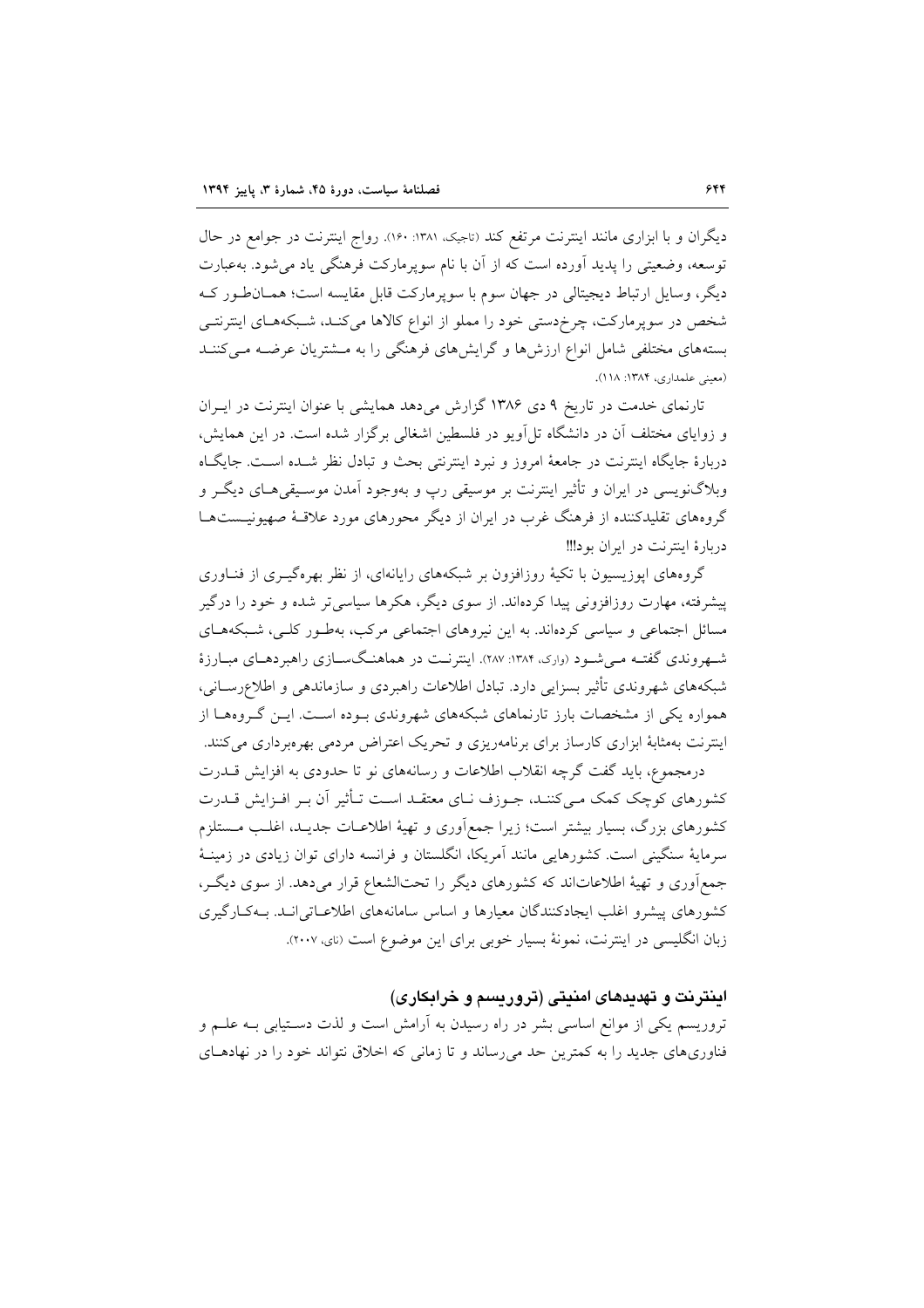اثرگذار بهمثابهٔ واقعیتی لازم و ضروری، پایدار سازد، ایــن نگرانــی بیــشتر خواهــد شــد. دیگــر نمي توان تروريسم را تهديدي داخلي تلقى كرد و از جنبهٔ بـين|لمللـي أن غافـل مانـد؛ امـروزه تروریسم، تهدیدی بین|لمللی و علیه کل بشریت است و تمـام جوامـع را در برگرفتــه اسـت. امروزه تروریستها همگام با پیشرفت فناوری اطلاعات و بدون احساس تعهد نسبت به قوانین و اصول آن، رشد کرده و پیش آمدهاند. تروریستها تحت تأثیر فضای مجـازی بــه بــازیگرانی بینالمللی تبدیل شدهاند و می تواننـد بـهطـور تقریبـی، در هـر کجـا کـه بخواهنـد اقـدامهـای تروریستی و خرابکارانهٔ خود را اجـرا کننـد؛ بنـابراین هـیچ منطقـه، ملـت یـا دولتـی ازجملـه جمهوری اسلامی ایران، از اقدامهای آنها مصون نمی ماند.

تعریفی که می توان از تروریسم با تأکید بر تروریسم اینترنتی بهدست داد، عبارت اسـت از: اقدامهای برنامهریزیشده و هدفمند همراه با اغراض سیاسی و غیرشخصی، علیـه رایانــههـا و امکانات و دادههای ذخیرهشده در درون آنها از راه شبکهٔ جهـانی و هـدف از چنـین اقـدامی، نابودی آنها یا وارد آوردن آسیبهای جدی به آنهاست (تارنمای جامعـهٔ اطلاعـاتی). بـی شـک یکی از پیچیدهترین ابزارهایی که تاکنون از آن برای اهداف تروریستی بهره برده شده، اینترنت است. تنها در دنیای اینترنت است که تروریستها می توانند با هزاران نام مجازی و بدون اینکه ردی از خود بر جای گذارند، به خشونت و امیال خود بیردازند. در فضای مجازی، ســه شــیوهٔ فعاليت براي بازيگران غيردولتي قابل تصور است: اکتيويــسم ْ، هکتيويــسم ْ و سايبرتروريــسم ْ. هرچند مرزبندی بین این سه شیوهٔ فعالیت گاهی مبهم است، برای تشریح و توضیح اهـداف و چگـونگي اقــدامهــاي گــروههــاي تروريــستي، مفيــد اســت. اکتيويــسم بــه اســتفادهٔ معمــول و غیرمختا کننده از اینترنت اشاره دارد که در حمایت و پشتیبانی از منظور خاصبی باشـد؛ ماننـد گشت زدن در شبکهٔ جهانی برای کسب اطلاعات، ایجاد و ساخت وبسایت و ارسال موضوع و مطلب از راه آن، مباحثه دربارهٔ موضوع و مطلب خاص، ائتلافهای مجازی، برنامــهریــزی و ایجاد هماهنگی در اقدامهـای مـورد نظـر. هکتیوسـیم، یکپارچـه کـردن عمـل هـک کـردن و عمل گرایی است؛ برای نمونه عملیاتها و اقدامهایی با استفاده از شگردهای هک کـردن بـرای حمله به سايتي اينترنتي با هدف ايجاد اخــلال در آن بــدون وارد آوردن آســيب جــدي؛ ماننــد اعتراض های خاموش، انسدادهای مجازی، بمبهای خودکار ارسالی به رایانامهها، ویروس ها و کرمهای رایانهای. سایبرتروریسم عبارت است از تقـارب و همگرایـبی میـان فـضای مجـازی و فعالیت تروریستی؛ برای نمونه اقدام به هک کردن و کـاربرد آگاهانــهٔ آن بــا هــدف وارد آوردن آسیبهای جدی همچون کشتار یا وارد آوردن خسارتهای اقتصادی شدید.

1. Activism 2. Hactivisim 3. Cyber Terrorism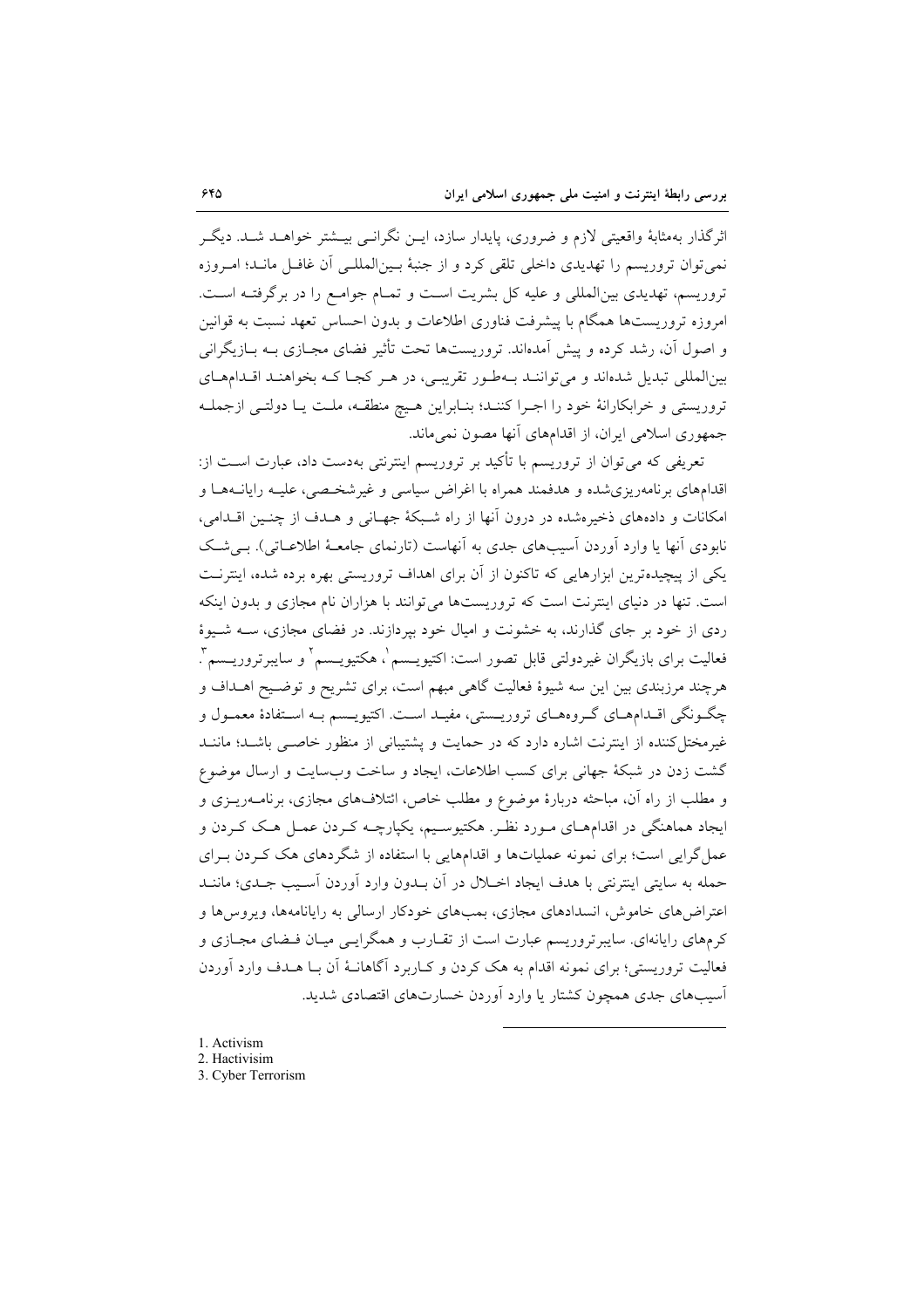نگرانی و ترس از اینکه گروهها یا افرادی در حوزهٔ الکترونیک و مجازی ملت یـا کـشوری وارد شوند و به سامانههای امنیتی، دفاعی، حمل ونقل، خطـوط هـوایی، سـدها، انتقـال انــرژی، مبادلههای تجاری و اقتصادی و غیره، آسیب جدی وارد کرده، آن را مختل کنند، همه و همه بـا يديدة شناختهشدة سايبرتروريسم در ارتباطاند (Carleton University, 2006). در ميان ســه شــيوة فعالیت یادشده که بیانکنندهٔ دگرگونی در ماهیت تروریسم است، نگرانی اصلی و عمده مربوط به عواقب و نتايج آسيبهاى حملههاى الكترونيكي موفقيتآميز است.

ساختار شبکهای رایانه و بهویژه اینترنت، قابل مقایسه با ساختار گروههای تروریستی است؛ یعنی ساختار غیرمتمرکز و غیرسلسلهمراتبی (البرتس، ۱۳۸۵: ۱۸۲). گروههای تروریستی متشکل از سازمانهای مختلفاند که منابع و تجربهٔ خود را بـا هــم مبادلـه مــیکننـد. شـبکهٔ تروریــستی، بی شکل و نامنسجم است و دارای هیچگونـه مرکزیـت یـا فرمانـدهی مـشخص سـازمان هـای متعارف نیست. گروههای یادشده هـر زمـان کـه بخواهنـد از راه اینترنـت، خـود را بــه شـبکهٔ تروریستی متصل کرده، در دیگر موارد مستقل عمل میکنند.

تروریستهای سایبر، فاقد جایگاه جغرافیایی معینی بوده، نیاز چندانی هـم بـه در دسـترس قرار دادن موقعیت خود ندارند؛ بنابراین می توانند از موقعیتهای نامشخص اقلدام بـه حملـه كنند. اين گونه حملهها با هزينه و عـدهٔ كمتـرى انجـام مـي5يـرد؛ امـا صـدمههـاي بزرگـي بـه شرکتهای تجاری و اقتصادی و زیرساختهای کشور وارد مـیکننـد. اسـتفاده از اینترنـت بهمنظور ایجاد رعب و وحشت از راه پیـامهـای تهدیـدآمیـز و پخـش تـصویرها و فـیلمهـای رعبآور، مانند صحنهٔ اعدام گروگانها، از اقدامهای گروههای تروریستی است کـه در قالـب جنگ روانی در حال اجراست.

از راه نفوذ و جاسوسی شبکهای، تروریستها به اطلاعات ارزشمندی دربـارهٔ سـامانههـای دفاعی کشور هدف، زیرساختهای حمل ونقل و انتقال انـرژی، بنـدرها و پالایــشگاههـا، امـور اقتصادی و تجاری و همین طور برنامههای ضد تروریستی دستگاههای امنیتی، دست پیدا می کنند که به آنها در طراحی و عملیات و شناخت نقاط آسیبپذیر کشور هدف کمک می کند. نکتهٔ مهم اینجاست که در بسیاری از موارد، تروریستها مـی تواننـد از راه جمـع|وری اَشـکار اطلاعات و تجزیه و تحلیل آن به مقاصد خود دست پابنـد. «بـا اسـتفادهٔ آشـكار از اطلاعــات موجود و بدون استفاده از روش های غیرقانونی و پنهانی، ایــِن امکــان وجـود دارد کــه حــداقل هشتاد درصد تمامی اطلاعات مورد نیاز دربارهٔ دشمن را جمع|وری کرد.» این جملهها، سخنان تحلیل گران اطلاعاتی و امنیتی نیست، بلکه جملههایی برگرفتـه از دفترچـهٔ راهنمـای آموزشــی القاعده است كه در ژانويهٔ ۲۰۰۳ در افغانستان بهدست آمده است (آلبرتس، ۱۳۸۵).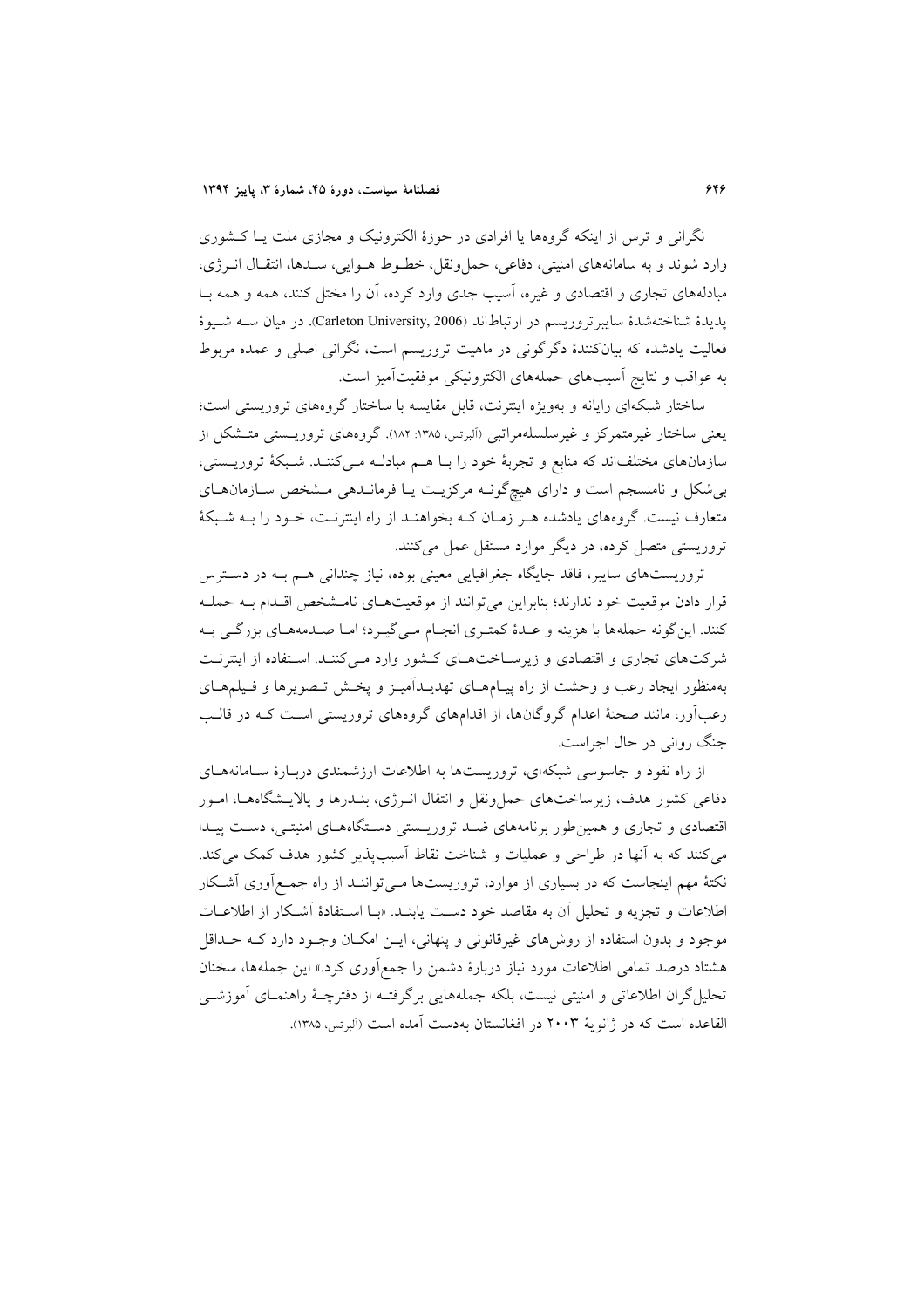حادثهٔ ۱۱ سپتامبر ۲۰۰۱، شاید گویاترین نمونـه از رابطـی بـهنـام اینترنـت بـرای طراحـی، هماهنگی، سازماندهی و اجرای عملیـات باشـد. پـس از ایــن حادثــه، سایبرتروریـسم شـکلی متفاوت بهخود گرفت و مسئلهٔ «اَسیبپذیری از درون بدون تعرض موشکی از بیرون» مطرح و موضوعیت یافت (روحـانی، ۱۳۸۰)؛ بهطوری که نمایندگان جمهوریخواه کنگـرهٔ آمریکـا، در بیانیــهٔ خود اعلام کردند تنها فشار دادن چند کلید صفحهکلید و یک ارتبـاط اینترنتـی بـرای ویرانـی اقتصاد و بهخطر انداختن زندگی مردم کافی است و یک موشواره ممکن است بـه انــدازهٔ یـک بمب، خطرناک باشد؛ در حال حاضر، بیشتر حکومتهای پیشرفته و دولتهای صاحب قدرت، در برابر سایبرتروریسم راهبردهای عمدهای در دنیای مجازی اتخاذ کرده و گروههای امنیتبی را برای مبارزه با این پدیده بهخدمت گرفتهاند.

آسیب رسانی به کشور، بهویژه از راه اینترنت، امری واقعی و شدنی است؛ ایـن قابلیـت در حد نگرانکنندهای رو به فزونی است و ما در رویارویی با آن، وسیلهٔ دفـاعی چنـدانی نـداریم. این واقعیت که بسیاری از رایانههای دولتی و شخصی بههم متصل|ند، چنـین بـه ذهــن متبـادر می کند که عدهای اندک با حملههای هماهنگ میتوانند فعالیتهای نظامی و کشوری گستردهای را مختل کنند.

خرابكاران و مجرمان بين المللي، مانند باندهاي جرايم سـازمان يافتـهٔ خطرنـاك، قاچاقچيـان مواد مخدر، کلاهبرداران مالی و غیره نیـز از اینترنـت بـرای تـسهیل رفتارهـای مجرمانـهٔ خـود استفاده می کنند. مجرمان، نهادهـای مـالی را تهدیـد کـردهانـد کـه در صـورت عـدم بـرآوردن خواستههایشان، سامانههای حیاتی رایانهای آنها را از کار خواهند انداخت. این باندهای جنـایی که در مکانهای ناشناسی فعالیت مے کننـد، تهدیـدهای رمزگـذاریشـده بـه تجهیـزات بـسبار حساس رایانهای مورد نظرشان میفرستند و چیزی شبیه این میگویند: «اکنون آیا باور می کنیـد كه ما مي توانيم رايانة شما را نابود كنيم؟» (البرتس، ١٣٨٥: ١٨۶).

اینترنت و عملیات جاسوسی

عملیات جاسوسی علیه کشور، ازجمله تهدیدهای امنیتی بهشمار میرود؛ اما بهدلیـل اهمیـت و گستردگی موضوع و اسیبهای جدی که از این ناحیه، کشور را تهدید می کنـد، ایــن موضــوع بهصورت مستقل بررسی میشود.

ازآنجاکه در دنیای کنونی دانش، اطلاعات حساس و طبقهبندیشده بخش مهمـی از ارزش و دارایی شرکتها، سازمانها و نهادهای خصوصی و دولتی را تشکیل می دهد، شاهراه عبوری این اطلاعات که بهصورت دادههایی الکترونیکسی است، نـزد بـازیگران فروملـی و فراملـی از اهميت شايان توجهي برخوردار است. اين شاهراه اطلاعاتي يا اينترنت، امروزه نقش بـارزي در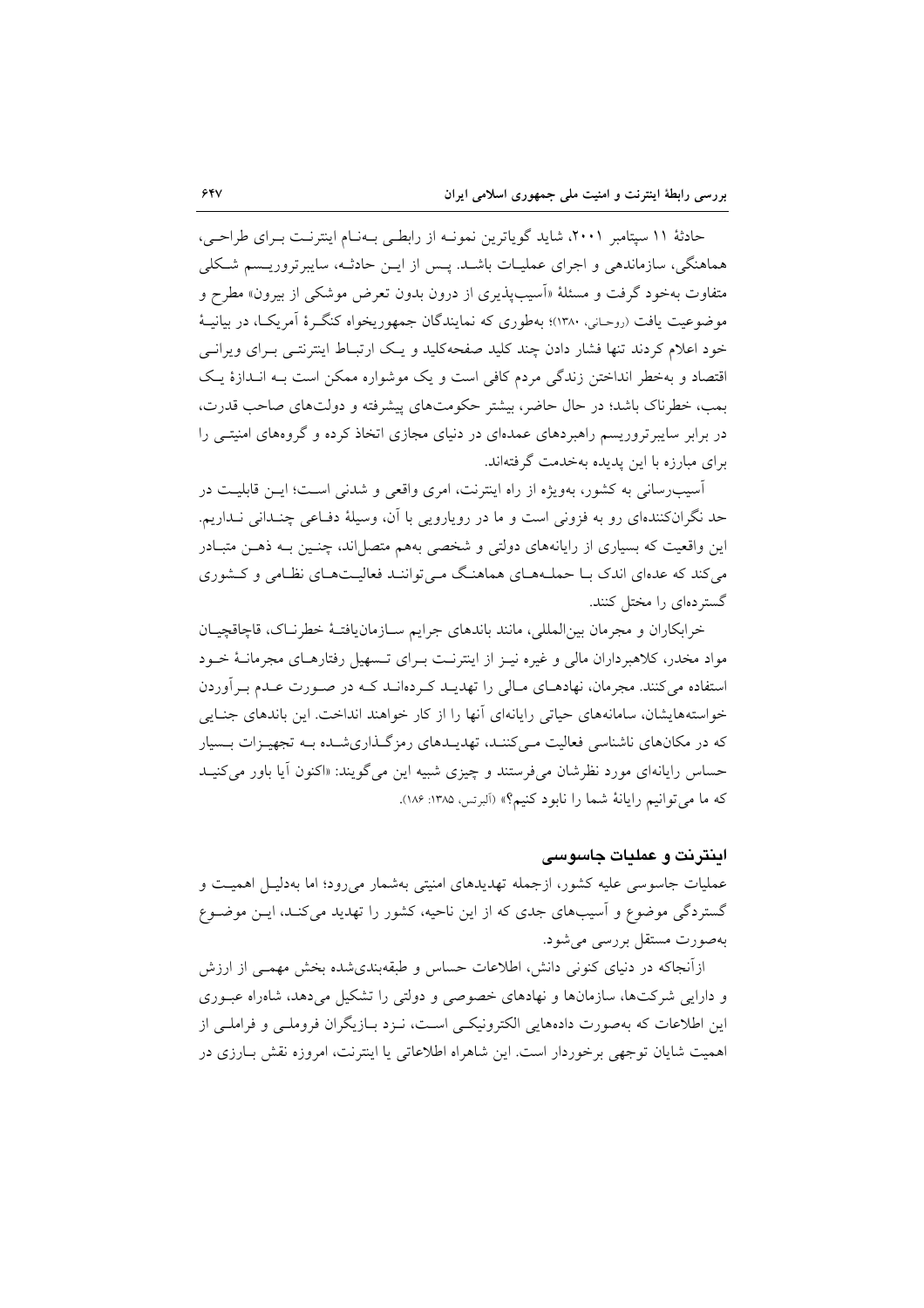كسب، حفظ و مهار قــدرت در رقابـت بــا حريفــان و ديگــر بــازيگران دارد و ايــن وضــعيت، جاسوسی اینترنتی را بهمثابهٔ ابزاری مهم برای پیروزی در این رقابت مطرح می سازد:

امروزه شرکتها و مؤسسههای تجاری و نهادهای دولتبی بـرای انجـام دادن فعالیـتهـای خود، ناگزیر از تکیه به اینترنتاند؛ بهطوری که بدون آن، فعالیت روزمرهٔ آنها مختـل مـی شـود. ذخیرهسازی، پردازش و انتقال اطلاعات حساس، حیاتی، اختصاصی، امنیت ملبی و تجباری و غیره بهصورت مستمر در حال انجام گرفتن است. وسایل و ابزار انتقال ایـن اطلاعـات، هـدف خوبی برای عوامل جاسوسی شبکهای است. عوامل جاسوسی شبکهای می توانند بـه اطلاعـات صدمه بزنند، آنها را نابود، دستکاری یا تغییر دهند؛ در حالی که در ظاهر بهنظر می رسد که ایــن اطلاعات بهصورت اصلي و اوليهاند. اطلاعات را مي توان از منابع ذخيرهسـازي الكترونيكـي أن سرقت یا نسخهبرداری کرد و با سرعت نور به هر نقطه از جهان منتقل کرد.

عوامل جاسوسی اینترنتی، هر روز پیشرفتهتر و مجهزتر می شوند و آسیبپذیری نرمافزارهـا و نفودپذیری آنها را بهراحتی کشف میکنند. در اینترنت، محدودیتهای مربوط به عنصر زمان و مکان، معنا ندارد؛ بنابراین اینترنت فیضایی بهنسبت آرمانی را برای جاسوسان شبکهای بهوجود اَورده است. یافتن مرکز رایانهای در اَن سوی دنیا بــه راحتــی یــافتن شــمارهٔ تلفنــی در دفترچهٔ تلفن است. جاسوسان اینترنتی این توانـایی را دارنـد کـه بـهسـادگی اهـداف خـود را شناسایی کرده، به آن حمله کنند. اینترنت، فاصله، مرز و زبـان نمـی شناسـد. در دنیـای کنـونی، بهاندازهای که نحوهٔ ارتباطات دچار تغییـر اساسـی شـده، نحـوهٔ جـرایم رایانـهای و جاسوسـی شبکهای نیز دستخوش دگرگونی شده است. جاسوسان شبکهای و تحلیل گران اطلاعاتی رقیب که همیشه منتظر فرصتاند، می توانند از راه شبکهٔ اینترنت به اطلاعات حساس دسترسبی پیدا کنند. محتوای هر رایانامه ممکن است حاوی برنامههای راهبردی اقتصادی، تجـاری یــا امنیتــی باشد و این اسرار را می توان در لحظهای از یک سوی دنیا به سوی دیگر ارسال کرد. جاسوسان شبکهای، تغییر چندانی در اهداف خود ندادهاند؛ آنچه بهراستی جدید است، فـضایی اسـت کـه آنها در آن عمل میکنند. اینترنت، آنها را راحتتر و سریعتر به اهداف خـود مـیرسـاند و بــه عوامل جاسوسی شبکهای، امکان نقل و انتقال جهانی می دهد و آنها مبی تواننـد در کوتـاهتـرین زمان اقدام کنند؛ بدون اینکه در چنگ قانون گرفتار شوند. عواملی چون مکان جغرافیایی، زمـان و کنترلهای مرسوم، دیگر محدودکننده نیستند.

وقتی نوجوانی می تواند در سامانههای رایانهای و پایگاههای اینترنتـی نفـوذ کـرده، بـه آنهـا خسارت وارد کند، تصور کنید که عامل جاسوسی شبکهای که از آموزش و قابلیتهای زیـادی برخوردار است و از سوی سازمان یا نهادی ملی یا بین المللی حمایت می شـود، تـا چــه انــدازه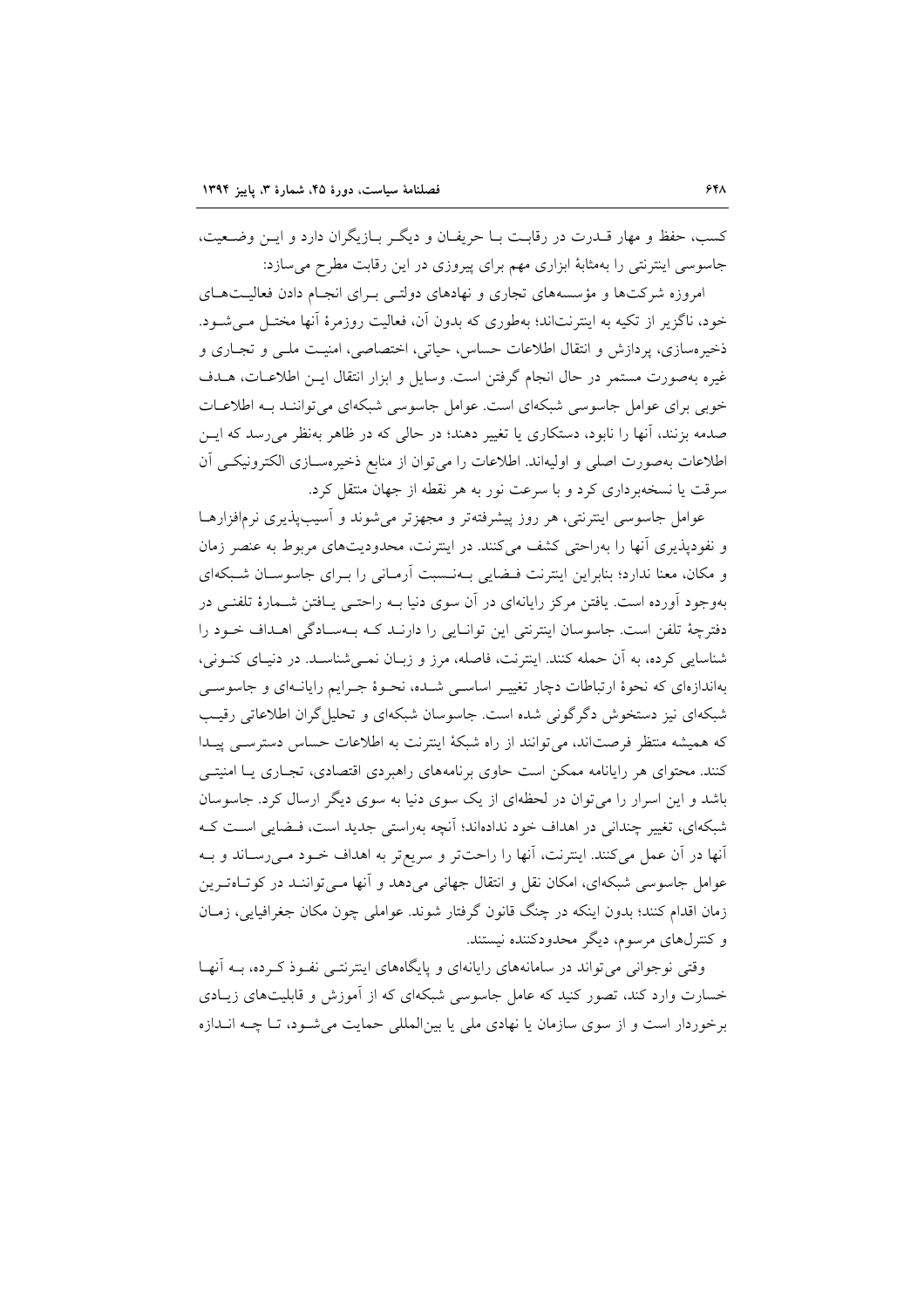می تواند به این گونه اقدامها دست بزند؛ ضمن اینکه خسارت ناشی از جاسوسی شبکهای بسیار بیشتر از سرقت فیزیکی است.

بهطور معمول، مدیران سازمانها، نهادها و شرکتها باور ندارند کـه اطلاعـات ارزشــمندی وجود دارد که به دزدیده شدن می(رزند. مجموع فعالیت سازمانها، نهادها و شرکتها بـر کـل قدرت اقتصادی و دفاعی کشور تأثیر دارد و اگر آنها در معرض جاسوسی قرار گیرنـد، اقتـصاد و امنیت کشور تضعیف می شود.

ممكن است نقطهٔ آغاز جاسوسی اقتصادی اینترنتی، جمع آوری اطلاعات آشكار از پایگIه اینترنتی سازمانها و شرکتهای تجاری و صنعتی باشد؛ جالب توجـه اینکـه اغلـب اطلاعـات حساس، بر روی پایگاههای اینترنتی این سازمانها و شرکتها یافت می شود؛ در حـالی کـه مدیران آنها متوجه نیستند که این اطلاعات چه اندازه برای رقیبان ارزشمند است. امتیـاز دیگـر اینترنت، استفاده از قابلیتهای آرمانی آن برای انتقال اطلاعات بین عامل جاسوسبی و ســازمان متبوع وی است؛ زمانی که جاسوس، اطلاعات مورد نظر را دریافت کـرد، مـی توانــد اَن را بــه رایانامهای پیوست کند یا آن را در لوح فشردهای ذخیره کند و پوشههای آن را رمزگذاری کنــد یا پنهان سازد و استفاده از آن را مستلزم داشتن گذرواژه کند. سـرویسهـای جاسوســی بیگانــه تلاش میکنند افرادی را داخل شرکتها، سازمانها و نهادهـای حساس شناسـایی کننـد کـه بهمثابهٔ منابع مطلع، اطلاعات لازم را در اختیار دارند؛ چنانچه از این افراد برای کسب اطلاعات محرمانه استفاده شود، سرويس جاسوسي بيگانه از خط قرمـز فعاليـتهـاي قـانوني و اخلاقـي فراتر رفته، بهاصطلاح در منطقهٔ خاکستری یا سیاه عمل میکند. منطقهٔ خاکستری یعنـی عملـی غیراخلاقی اما قانونی و منطقهٔ سیاه یعنی عمل غیراخلاقیی و غیرقـانونی؛ در حـالی کـه منطقـهٔ سفيد مربوط به عملي مي شود كه نه خلاف قانون و نه خـلاف اخـلاق اسـت (بـوني، ١٣٨٣: ١٧١). یکی از شیوههایی که جاسوسان شبکهای بهکار می برند، به روب داری از خطاهـا، غفلـتهـا يـا اشتباههای نهادها، سازمانها و شرکتها در ارسال رایانامههاست که ممکن است حـاوی اطلاعات حساسی باشد. رقبای باهوش در پوشش شرکتهای مختلف، پایگاههـایی بـهوجـود میآورند که می توان آن را پایگاههای همزاد نامید؛ بهگونهای کـه ایــن پایگــاههــا تقلیــد نــشانی اینترنتی و رایانامهٔ شرکت هدف است. کسی که بخواهد پیامی را به مدیران شـرکت بــه نــشانی واقعی آن ارسال کند، ممکن است پسوند org را با پسوند com اشتباه گرفته، پیام خود را بهطور مستقیم برای رقبای آنها بفرستد. ابزار دیگری که ممکن است بـرای جاسوسـان اینترنتـی مفیـد باشد، نرمافزار Net Eraser است. یکی از مقامهای سازمانی سیا گفته است: کـاربرد اصـلی ایــن برنامه در این است که تحلیل گران سازمان می توانند پایگاههای اینترنتی خارجی را کنتـرل کننـد و بهدلیل تغییر مستمر نشانی، شناخته نمی شوند. برخی گزارش ها حاکی از آن است که آمریکا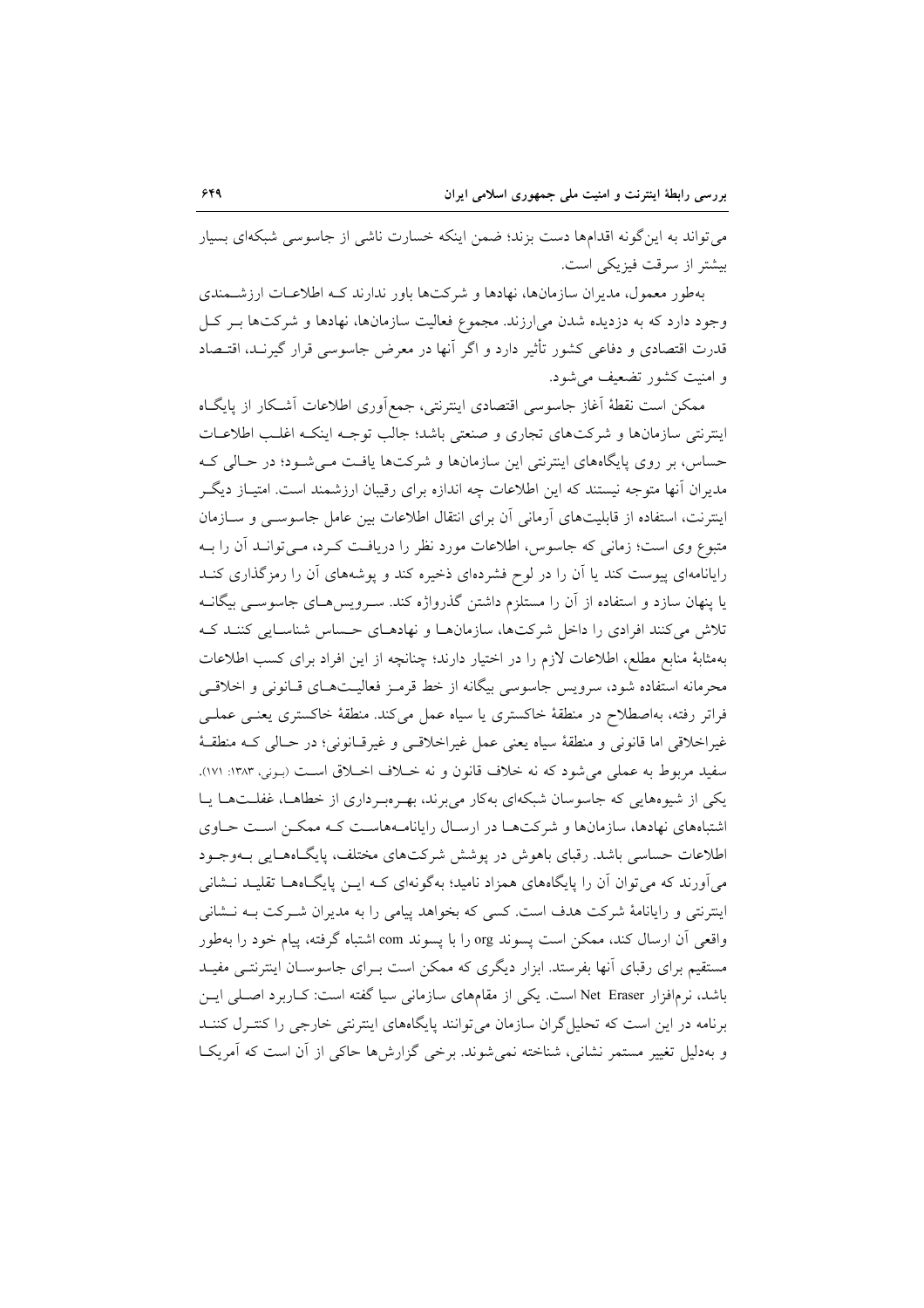در همکاری با متحدان نزدیک خود چون انگلیس، اسـترالیا و کانـادا، نظـام جهـانی نظـارت و كنترل ايجاد كرده است. اين نظام بهاختـصار اشــلون` ناميــده مــيشــود و بــراي ردگيــري همــهٔ «مكالمات تلفني و پيامهاي الكترونيكي و نمابرها»ست (بوني، ١٣٨٣: ١٧٢). بي شك اين حجم عظيم جمع آوری اطلاعات، شامل اطلاعات حساس کشورمان نیز می شود. فناوری موجود کنونی، بـه رایانهها امکان بررسی حجم بزرگی از ارتباطات را می دهد؛ بهطور کلی، این گروه از فناوریهـا به متن و دادهیابی موسوماند. متن و دادهیابی یا غواصی الکترونیکی و شگردهای نـو، از انبـوه دادههای جمعآوریشده برای استخراج اخبار مورد نظر بهصورت برخط<sup>۲</sup> استفاده میکند. سپس رایانهها دادهها را با هم درمی آمیزند و بههـم ربـط مـیدهنـد تـا اسـتفاده و کنتـرل آنهـا بـرای تحلیل گران اطلاعـاتی اسـان باشـد (واری، ۱۳۸۴: ۱۸۰). گـسترش اینترنـت بـه کـاهش امتیازهـای کشورهای بزرگ در زمینهٔ شنود و جاسوسی منجر میشود. کـاربرد مفیـد اینترنـت و گـسترش رمزگذاری قوی از راه آن، امکان حمایت سریع از کشورهای کوچک و بــازیگران فروملــی در برابر جاسوسی و رمزشکنی را افزایش می دهد (آلبرتس، ۱۳۸۵: ۱۷۵).

همچنین، بهنظر می رسد دولت آمریکا که خود را حافظ امنیت جهانی می داند، بـرای حفـظ امنیت دو دنیای ما، یعنی دنیای مجازی و واقعی، دست به جاسوسی سیاسی بزند؛ موضوعی که دولت آمریکا پس از حادثهٔ ۱۱ سپتامبر آن را تصویب و عملی کرد.

امروزه سیزده کارگزار ریشه (میزبان و یشتیبان) در جهان وجود دارد کـه از ایــن تعــداد، ده کارگزار در خاک آمریکا و سه کارگزار دیگر، در کشورهای انگلستان، سوئد و ژاپن قرار دارند. همچنین، مرکز ثبت چهار دامنهٔ اصلی، یعنی org ،net ،com و biz، شرکتهای اَمریکایی است و شرکتی که امتیاز ثبت دامنهٔ info را دارد، بیشتر سرمایهاش آمریکایی است. دامنـههـای mill و gov نیز مختص دستگاههای نظامی آمریکا و دامنهٔ edu اختصاصی دانشگاههای آمریکاست. بـه این ترتیب، آمریکا با در اختیار داشتن مدیریت منابع اینترنتی، بهخوبی فرصت اطلاع از تمـام وقایع شبکهٔ جهانی را دارد. دکتر ماری سیگال دربارهٔ اصطلاح جاسوسی اینترنتـی مـی گویــد: آمریکاییها پیش از حمله به عراق کوشیدند از راه اینترنت به درون شخصیت مردم عـراق پــی برده، بهاصطلاح شمار بیــشتری از آنهــا را جــذب کننــد (سـایت باشـگاه اندیـشه). همــین شــیوه در گرجستان و دیگر جمهوریهای شوروی سابق که دچار انقلاب رنگی شدند، اجرا شده است. اینترنت فقط پنجرهای رو به جهان نیست، بلکه ابزاری خطرنـاک بـرای ورود بـه خـصوصیات شخصیتی دیگران و استفاده از این افراد برای اهداف جاسوسی هم است. افرادی که وارد چنین شبکههایی می شوند، نمی دانند اسرار کشورشان را فروخته، خیانت می کنند.

1. ECHELON 2 on line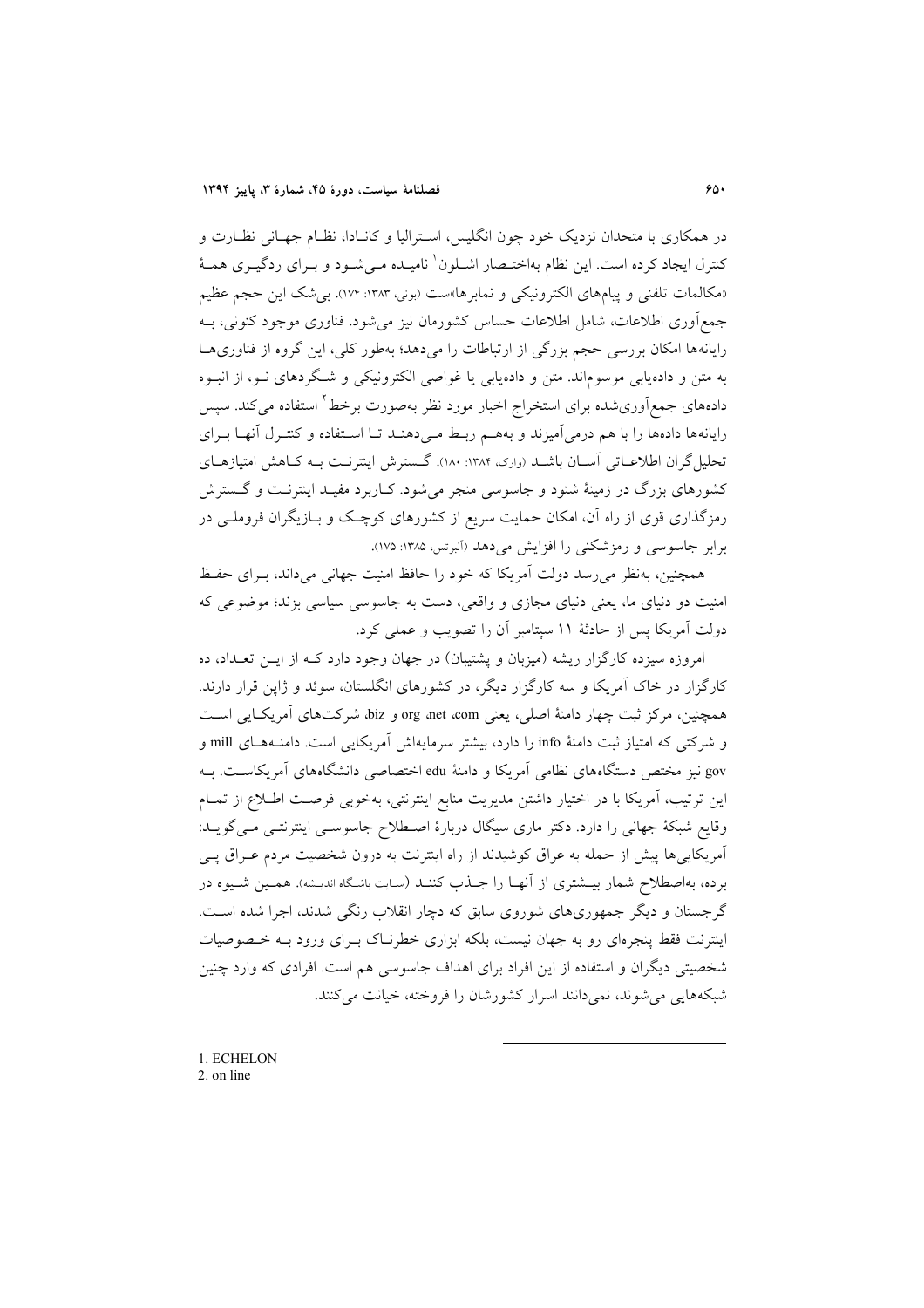جمهوری اسلامی ایران، بهخصوص در شرایط موجود و مطـرح بـودن موضـوع هـستهای، هدف سرويس،هاي جاسوسي بهشمار مي٫رود و مجموع عمليات جاسوسي شناختهشدۀ اينترنتي عليه أن بهطور جدى مطرح است.

## اينترنت و جنگ اطلاعاتي

از زمان وقوع جنگ خلیج فارس، گونهای از جنگ بهوجود آمده است که اسامی مختلفی بر آن اطلاق می شود: جنگ دقیق، جنگ سایبرنتیک'، جنگ اطلاعـات و جنـگ مـوج سـوم. انقــلاب مستمر کنونی که در امور نظامی صورت گرفته است، تــا حــدودی از تغییــرات در فنــاوریهــا، بهويژه فناوريهاي مرتبط با انقلاب اطلاعات ناشي شده است (اشنايدر، ۱۳۸۵: ۳۱۸). افزون بـر آن، تقابل و سیاست مهار کشورهایی مانند جمهوری اسلامی ایـران بـر ماهیـت شـکل هـای جدیـد جنگ تأثیر می گذارد. اعتقاد بر آن است که ایــن کــشورها تهدیــدی عظـیم و نــو بــرای جهــان غر باند.

در جنگ اطلاعاتي، منطق نابودسازي دقيق و اشراف و برتـري اطلاعـاتي جـايگزين منطـق نابودي جمعي مي شود كه ويژگي جنگ تمامءيار صنعتي است. از اواخر سدهٔ بيـستم و در پــي تغییر بنیانهای فناوریهای جنگ، از میکروالکترونیک، تراکم دیجیتـالی و فنـاوریهـای انتقـال سریع اطلاعات برای اهداف نظامی استفاده شده است. تغییـر چــشمگیر دیگــر، پیــشرفتهــای بهوجودآمده در ساختار اطلاعات نظامی است. تغییر در اصول جنگ، خــود را در محفــلهــای نظامی غرب بهشکل حرکت بهسوی توجه بیشتر به نقش دانش در جنگ بهمثابـهٔ شـکل جدیــد جنگ نمایان ساخته است.

سازمانهای جمع آوری پنهان بهمثابهٔ پشتیبان یگانهای دفـاعی، بــدون جلـب توجــه، درون سامانههای ارتباطات راه دور دنیا کار میکنند؛ اطلاعات آنها ستون فقرات اطلاعات موجـود برای تحلیل گران امنیتی و دفاعی است. این سازمانها متناسب با شرایط سدهٔ بیستویکم، بـار دیگر سازماندهی شدهاند؛ از جملهٔ این سازمانها، آژانس امنیت ملی آمریکاست که جمـع|َوری و پردازش اطلاعات گرفتهشده از ارتباطـات اينترنتـي راديــويـي و تلفنــي كــشورهاي هــدف را برعهده دارد. سامانههای جمع آوری این آژانس، به جـاروبرقیهـای عظـیم اخبـار معـروف|نــد (آیزندراس، ۱۳۸۳: ۲۵۳). هر عبارتی که وارد فهرست مراقبت شود، رایانهها به جــستوجــوی آن در شبکهٔ جهانی اینترنت میپردازند و در مرحلهٔ بعدی، بهسرعت تمام این منابع بهطـور مـنظم در اینترنت ردیابی می شوند. اینترنت همچون خون در رگهای آژانس امنیت ملی و ســازمان هــای مشابه عمل می کند که دارای توان سختافزاری و نرمافزاری انحصاری خود هستند.

1. Cybernetics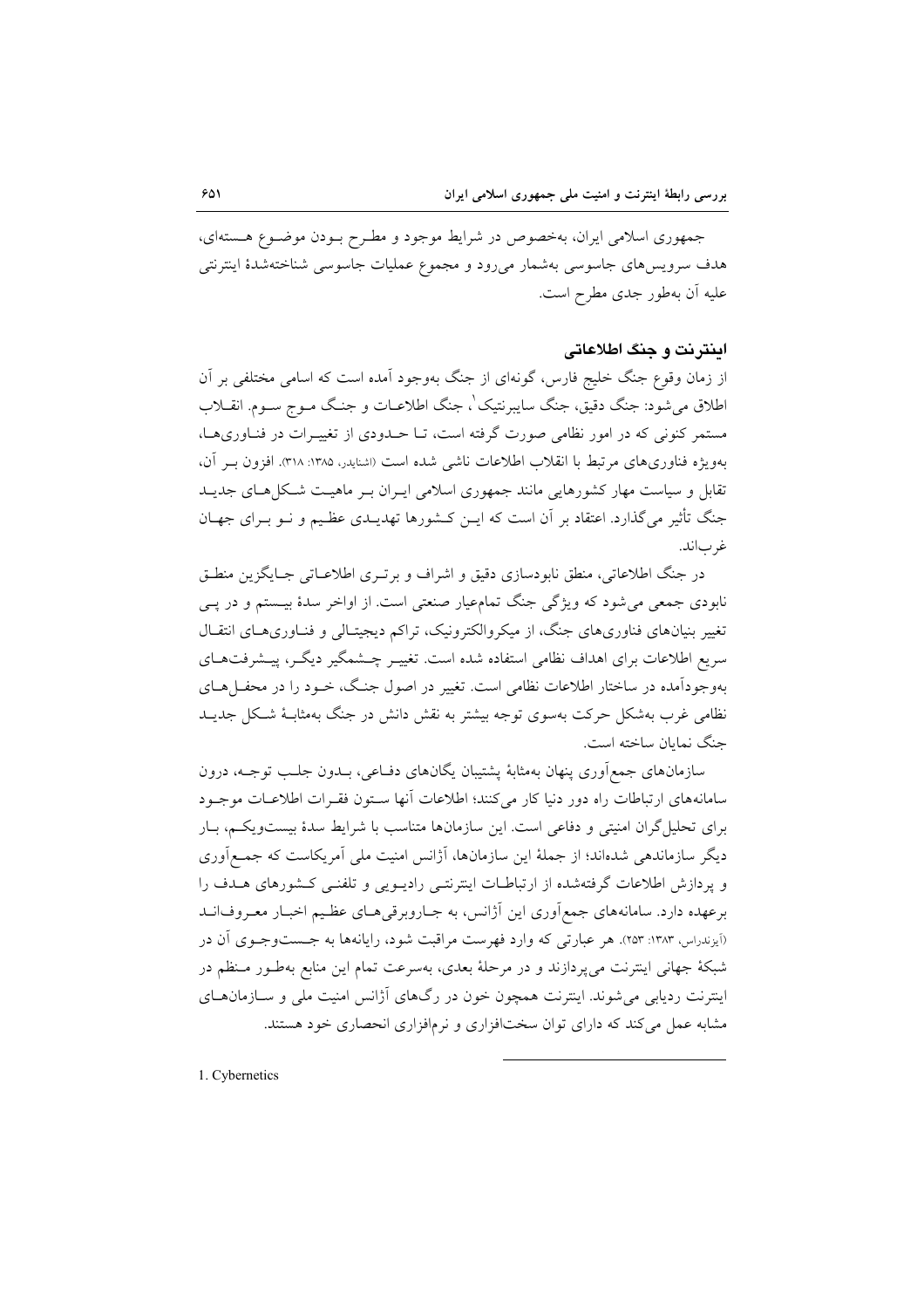در جنگ اطلاعاتی که بر پایهٔ جمع[وری، تفسیر و عمـل براسـاس اطلاعـات از راه سـامانهٔ جدید ارتباطی (اینترنت) استوار است، از رسیدن اطلاعات بـه دشـمن جلـوگیری مـی شـود پـا شبكة اطلاعاتي و فرايند گردش اطلاعات دشمن مختل مي شود تا نتواند بر اوضاع تسلط يافته، عملیات و تحرکات نیروهای خود را فرماندهی کند. همانطور که در جنگ عراق اتفاق افتـاد، تبادل تصویری مشترک و کامل از عملیات بین مراکز فرمانــدهی، بــهوســیله اینترنــت تــاکتیکی فراهم أمده است.

درمجموع، می توان گفت روند شتابان توسعهٔ فناوری اطلاعات به موضوعی راهبردی بـرای کشورها در بررسی و دسترسی به شیوههای جدید جنگ تبدیل شده است. انگارهٔ بهـرهبـرداری از فناوری اطلاعات در امور دفاعی و نظامی و ترکیب آن در ساختار نیروهای نظامی کشورها، در حال حاضر از رونق زیادی برخوردار است؛ بهطوری که به اینترنت بـهمثابـهٔ شـبکهٔ عظـیم اطلاعرساني، بانک وسيع اطلاعاتي و موضوع مهم راهبردي توجه شده است.

#### نتىحە

شالودهٔ کشور بر پایهٔ مجموعهای از سازمانها و نهادهای دولتی و خصوصی فعال در بخشها و سطوح مختلف استوار است. اگرچه این سازمانها و نهادها و موضوع فعالیت آنها بـرای مـردم شناختهشده است، به فضای مجازی با وجود اهمیت و تأثیرهای عمدهٔ آن، کمتـر توجـه شــده؛ دلیل این امر آن است که بخشهای نخست، جنبهٔ عینـی و محـسوس دارنـد و ماننـد اعـضای ظاهری بدن انساناند که در منظر عمومی قرار دارند، حال آنکـه فـضای مجـازی ماننــد شـبکهٔ عصبی بدن انسان است که وجود دارد و بسیار مهم است و امنیت و سلامت بدن به آن وابسته است، اما محسوس نیست و دیده نمی شود. بر این اساس، شبکهای موسـوم بـه شـبکهٔ جهـانی اینترنت وجود دارد که صدها هزار رایانــه، سـرور و کابــلهـای نــوری را بــه یکــدیگر متــصل می سازد تا امور جاری کشور در حوزههای گوناگون اقتصادی، مالی، تجاری، صنعتی، علمـی و یژوهشی، دفاعی، امنیتی، انتظامی، بهداشتی و درمـانی انجـام گیـرد. ماهیـت اینترنـت و محـیط راهیردی متأثر از آن، بهگونهای است که قابلیت ایجاد تهدید و ناامنی را داشته، الزامهای خاص خود را در حوزهٔ امنیت ملی اقتضا میکند. از این منظر، مشخص میشود که امنیت ملی کشور با اینترنت و امنیت فضای مجازی، پیوستگی مثبت خواهد داشت که در ایـن مقالـه سـعی شـد چگونگی این پیوستگی در حوزهٔ امنیتی (تروریسم، خرابکـاری و عملیـات جاسوسـی)، حــوزهٔ سیاسی- فرهنگی و حوزهٔ نظامی- دفاعی در حد بضاعت بررسی و تبیین شود. در ادامه، برخی راهکارهای اولیهای معرفی شد که در مواجهه با مدیریت امنیت ملی در فضای مجـازی بــهنظـر مے رسید.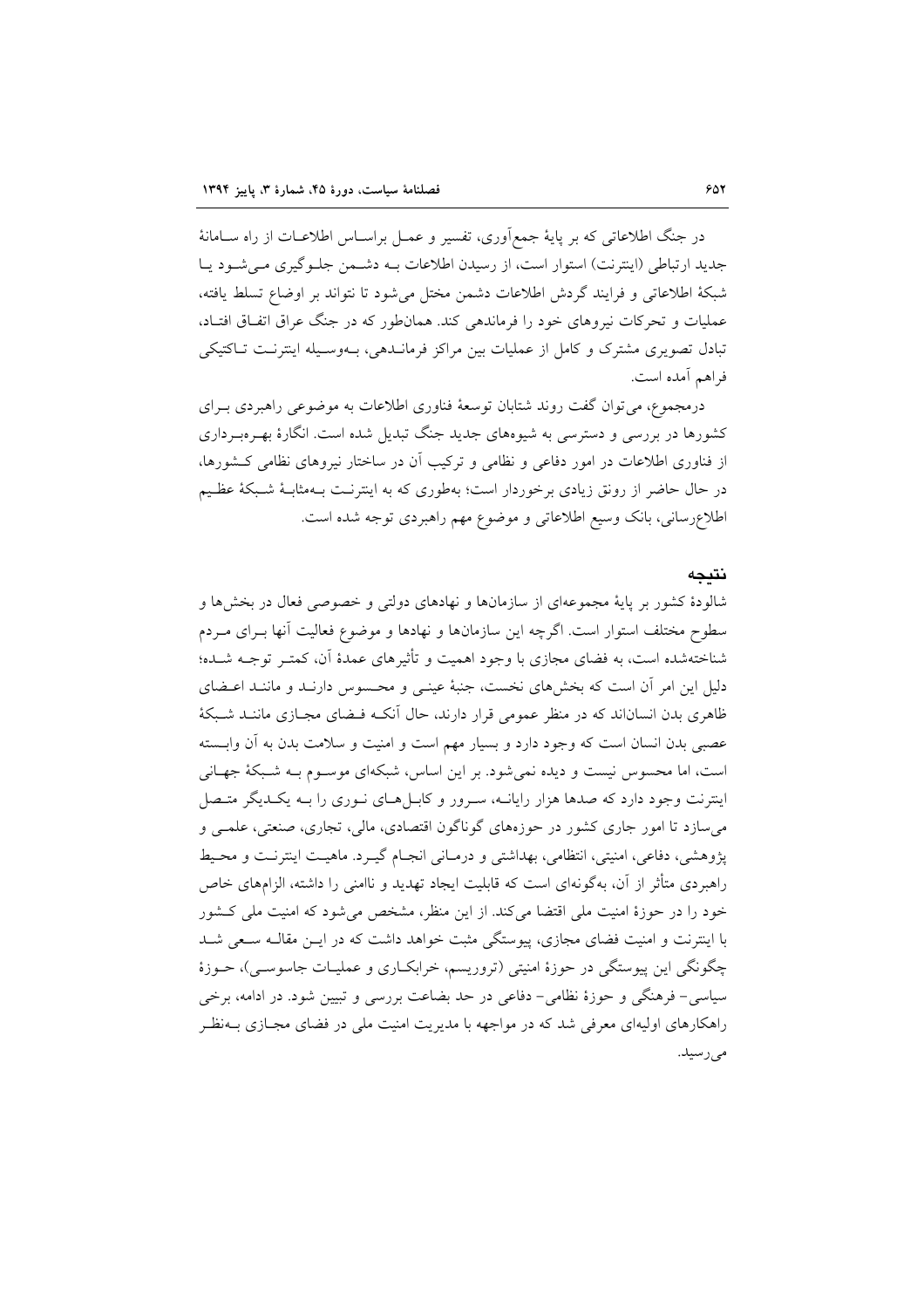برای اینکه توفیق در مدیریت امنیت ملی در فضای مجازی، باید بـه شـرایط حـال و آینــده آگاه بود، متغیرهای اثرگذار و محوری در امنیت ملی را آنگونه کـه هـستند، درک و اسـتخراج کرد و در چارچوب نظام ارزشی و قانونی، به ترسـیم راهبردهـا و کـشف و معرفـی راهکارهـا یر داخت. بر این اساس، راهکارهای زیر برای تأمین امنیت فضای مجازی توصیه می شود:

١. بهنظر مي رسد تهديد اصلي كشور از ناحيهٔ اينترنت، فقدان گفتمــان امنيتــي دربــارهٔ ايــن یدیده است. متأسفانه نگاه مدیران و دستگاههای مربوط در توسعهٔ فناوری اطلاعـات بــدون در نظر گرفتن الزامهای امنیت فضای مجازی، سبب ایجاد تبعات منفی داخلبی و خــارجی زیــادی شده است. بنابراین، توسعهٔ فناوری اطلاعات باید همراه با لحاظ کردن الزامهای امنیت فیضای مجازي صورت گيرد.

۲. تقویت امنیت و حفاظت از اطلاعات حساس و سامانههای ارتباطاتی نهادها، سازمان ها، و ارگانهای مهم که بهنحوی در خدمات رسانی عمومی دخالت دارند؛ زیرا هرگوف اخـلال در انجام گرفتن مأموریت این سازمانها، ممکن است آسیبهای جبراننایذیری در پی داشته باشد.

۳. ازآنجاکه تهدیدها و آسیبهای مجازی بهسرعت تحـول و تغییـر مـی،یابـد، لازم اسـت نهادهای متولی مدیریت آنها، از انعطافپذیری مناسب و مطمئن در برنامه، سازمان و مأموریـت برخوردار باشند.

۴. فرایند مدیریت امنیت ملی در فضای مجازی و مواجهه بـا تهدیــدهای آن، فراینــدی در حال شدن است و نبايد أن را پايان يافته تلقى كرد؛ اين امر، اصـلاح و تكميـل هـر سـالة نظـام جامع امنیت را در فضای مجازی با توجه به شرایط و یافتههای نو ضروری می کند.

۵. اینترنت از دو جهت با آزادیهای مدنی و خصوصی در ارتباط است: از یک سو، امکان سوءاستفاده از این ابزار نو برای تروریستها، خرابکاران و دیگر بـازیگران فروملـی و فراملـی وجود دارد و از سوی دیگر، این امکان وجود دارد که برنامـهٔ مبـارزه بـا تهدیـدها و مـدیریت امنیت فضای مجازی به تهدید آزادیهای مدنی به بهانه تأمین امنیت منجر شود. تصمیمســازی در این حوزه، بسیار دشوار است و لحاظ کـردن هـر دو جنبـهٔ آن در مــدیریت امنیـت فــضای مجازی و تدوین قوانین مربوط به جرایم رایانهای ضروری است.

# منابع و مآخذ الف) فارسى

١. اَلبرتس، ديويد (١٣٨۵). گزيدماى از عصر اطلاعات. ترجمهٔ على على اَبادى. تهران: انتشارات پژوهشكدهٔ مطالعات راهبردى. ۲. آزر، ادوارد (۱۳۷۹). امنیت ملی در جهان سوم. ترجمهٔ یژوهشکدهٔ مطالعات راهبردی. تهران: انتشارات یژوهشکدهٔ مطالعات ر اهير دي.